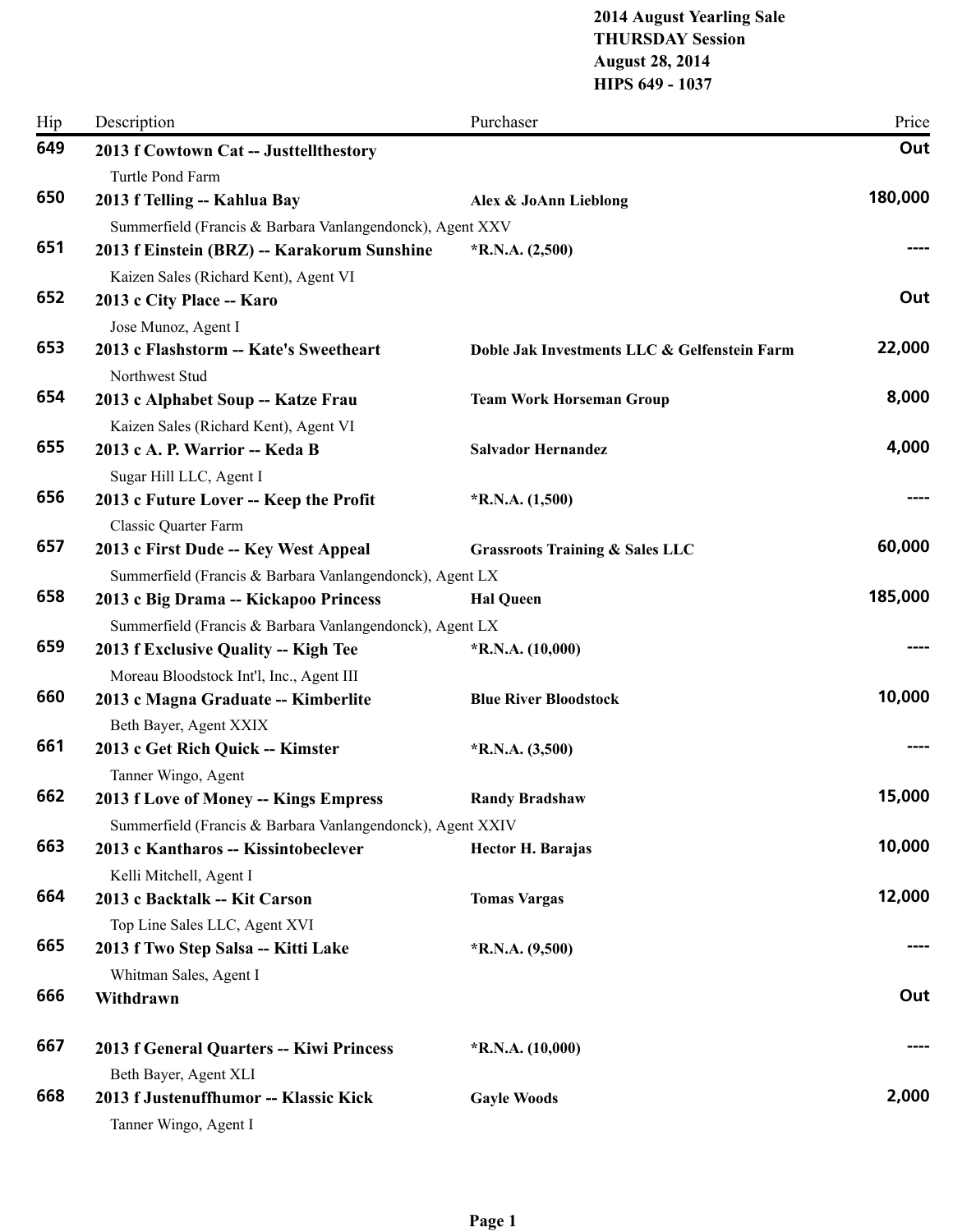| Hip | Description                                                                                                      | Purchaser                       | Price           |
|-----|------------------------------------------------------------------------------------------------------------------|---------------------------------|-----------------|
| 669 | 2013 c Big Brown -- Knife<br>Potrero Stables                                                                     | <b>James M. Sims</b>            | 16,000          |
| 670 | 2013 c In Summation -- Kristal Dragon<br>Top Line Sales LLC, Agent III                                           | <b>Team Work Horseman Group</b> | <b>PS 4,000</b> |
| 671 | 2013 f High Cotton -- La Belle Dame<br>Select Sales, Agent                                                       | <b>Ocala West Won</b>           | 10,000          |
| 672 | 2013 f Value Plus -- Laceys Secret<br>Beth Bayer, Agent XLIV                                                     | $*R.N.A. (17,000)$              |                 |
| 673 | 2013 f Spring At Last -- Lady Chanterly<br>Flat Top Thoroughbreds, Agent                                         | $*R.N.A. (4,500)$               |                 |
| 674 | 2013 f Afleet Express -- Lady Hartwood<br>Summerfield (Francis & Barbara Vanlangendonck), Agent LXXIX            | <b>Vladimir Kazakov</b>         | 8,000           |
| 675 | 2013 c Awesome of Course -- Lady Loushe<br>Peggy S. Dellheim LLC, Agent V                                        |                                 | Out             |
| 676 | 2013 f Awesome of Course -- Lady of Long Ago<br>Flying Finish Farm, Inc.                                         | <b>Ends Well</b>                | 9,500           |
| 677 | 2013 c Stephen Got Even -- La Estrellita<br>Andy Cant, Agent I                                                   | <b>Anthony Costanzo</b>         | 21,000          |
| 678 | 2013 c Cool Coal Man -- La Raine of Terror<br>Beth Bayer, Agent XLVI                                             | <b>Mark O'Brien</b>             | 18,000          |
| 679 | 2013 f Mass Media -- Last Try<br>The Acorn LLC, Agent for White Oaks<br>(Mr. & Mrs. S. H. Rogers, Jr)            | <b>Ocala West Won</b>           | 4,500           |
| 680 | 2013 c Indygo Shiner -- Laurasia<br>Select Sales, Agent                                                          |                                 | Out             |
| 681 | 2013 c Wildcat Heir -- Leggy Super Model<br>Summerfield (Francis & Barbara Vanlangendonck), Agent XLVIII         | <b>Laurence F. Leavy</b>        | PS 16,000       |
| 682 | 2013 f Utopia (JPN) -- Lemme<br>McMahon of Saratoga Thoroughbreds LLC                                            | <b>Ocala West Won</b>           | 4,000           |
| 683 | 2013 c A. P. Warrior -- Lemon Lassie<br>Peggy S. Dellheim LLC, Agent VI                                          | <b>Tarian Fernander</b>         | 1,200           |
| 684 | 2013 f Circular Quay -- Leonarda<br>Pleasant Acres Farm, Agent IX                                                |                                 | Out             |
| 685 | 2013 c Yesbyjimminy -- Lerma<br>Milo Kuehn                                                                       | <b>Jorge V. Gonzalez</b>        | 3,500           |
| 686 | 2013 f In Summation -- Libby's Indian<br>Janie Roper, Agent I                                                    | <b>Ocala West Won</b>           | 2,000           |
| 687 | 2013 f Cowtown Cat -- Lift My Spirit<br>Journeyman Bloodstock Services, Inc.<br>(Brent & Crystal Fernung), Agent | <b>Jose Juan Vazquez</b>        | 2,500           |
| 688 | 2013 c General Quarters -- Lightning Point<br>Twin Stars Equine LLC, Agent                                       | <b>Felix Quinones</b>           | 8,000           |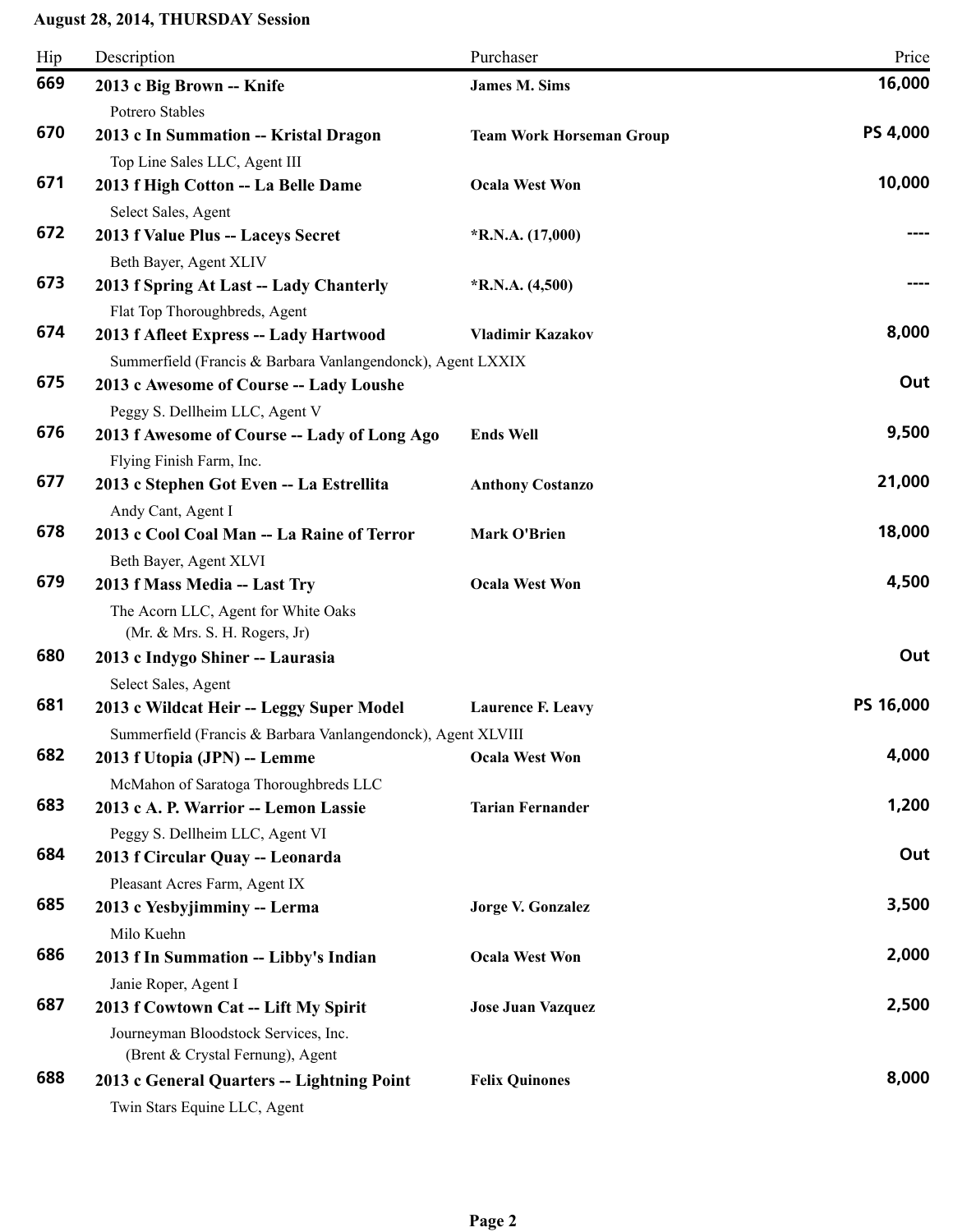| Hip | Description                                                              | Purchaser                  | Price           |
|-----|--------------------------------------------------------------------------|----------------------------|-----------------|
| 689 | 2013 c Get Rich Quick -- Lil Carolina                                    | <b>Joel Berndt</b>         | 4,500           |
|     | CoCo Ranch LLC, Agent                                                    |                            |                 |
| 690 | 2013 c With Distinction -- Lil Irish Miracle                             | $*R.N.A. (6,000)$          |                 |
|     | New Hope LLC, Agent                                                      |                            |                 |
| 691 | 2013 f Awesome of Course -- Lilly Marlene                                | $*R.N.A. (3,500)$          |                 |
|     | T-Square Stud LLC, Agent II                                              |                            |                 |
| 692 | 2013 c Cowtown Cat -- Lily's Hope                                        | <b>Steven Dwoskin</b>      | 15,000          |
|     | Journeyman Bloodstock Services, Inc.<br>(Brent & Crystal Fernung), Agent |                            |                 |
| 693 | 2013 c Jazil -- Lisieux                                                  | *R.N.A. (19,000)           |                 |
|     | All Dreams Equine, Agent IV                                              |                            |                 |
| 694 | 2013 c J P's Gusto -- Little Bristol                                     | <b>Adrian Enriquez</b>     | 8,000           |
|     | Janie Roper, Agent V                                                     |                            |                 |
| 695 | 2013 c Latent Heat -- Little Miss Deb                                    | $*R.N.A. (12,000)$         |                 |
|     | Select Sales, Agent                                                      |                            |                 |
| 696 | 2013 f Ghostzapper -- Little Swoon                                       | <b>Landmark Racing</b>     | 77,000          |
|     | Kaizen Sales (Richard Kent), Agent VI                                    |                            |                 |
| 697 | 2013 f Alphabet Soup -- Logan's Heat                                     | $*R.N.A. (2,500)$          |                 |
|     | Kaizen Sales (Richard Kent), Agent VI                                    |                            |                 |
| 698 | 2013 c Line of David -- Logjam Broken                                    | Ital-Cal Horse Mgmt., Inc. | 6,500           |
|     | Abbie Road Farm (Lisa McGreevy), Agent IX                                |                            |                 |
| 699 | Withdrawn                                                                |                            | Out             |
|     |                                                                          |                            |                 |
| 700 | 2013 f First Dude -- Look to the Stars                                   | <b>Jim Tichenor</b>        | <b>PS 8,000</b> |
|     | Beth Bayer, Agent XLII                                                   |                            |                 |
| 701 | 2013 f E Dubai -- Lost Letters                                           | Soldi Stable               | 4,000           |
|     | Tanner Wingo, Agent VIII                                                 |                            |                 |
| 702 | 2013 f Circular Quay -- Lovelorn                                         | <b>Janis Maitlen</b>       | 1,200           |
|     | Journeyman Bloodstock Services, Inc.                                     |                            |                 |
|     | (Brent & Crystal Fernung), Agent                                         |                            |                 |
| 703 | 2013 f Simon Pure -- Lovely Lucille                                      | T & M Limited Partnership  | 5,000           |
| 704 | Big Easy, Agent II                                                       |                            |                 |
|     | 2013 c City Place -- L P Ensign                                          | $*R.N.A. (4,000)$          |                 |
| 705 | Patton's Place, Agent                                                    |                            | Out             |
|     | 2013 f Yesbyjimminy -- Lucky Wish                                        |                            |                 |
| 706 | Pleasant Acres Farm, Agent V                                             |                            | 2,000           |
|     | 2013 c Einstein (BRZ) -- Lucy's Miss                                     | <b>Gervan Mouttet</b>      |                 |
| 707 | Oakleaf Farm (Liz & Norman Wilson)                                       |                            | 16,000          |
|     | 2013 c Line of David -- Lyndsey Love                                     | <b>Three Feathers Farm</b> |                 |
| 708 | Select Sales, Agent<br>2013 f Saint Anddan -- Ma'am Maw                  | <b>Emmanuel Ramirez</b>    | 2,000           |
|     |                                                                          |                            |                 |
|     | Journeyman Bloodstock Services, Inc.<br>(Brent & Crystal Fernung), Agent |                            |                 |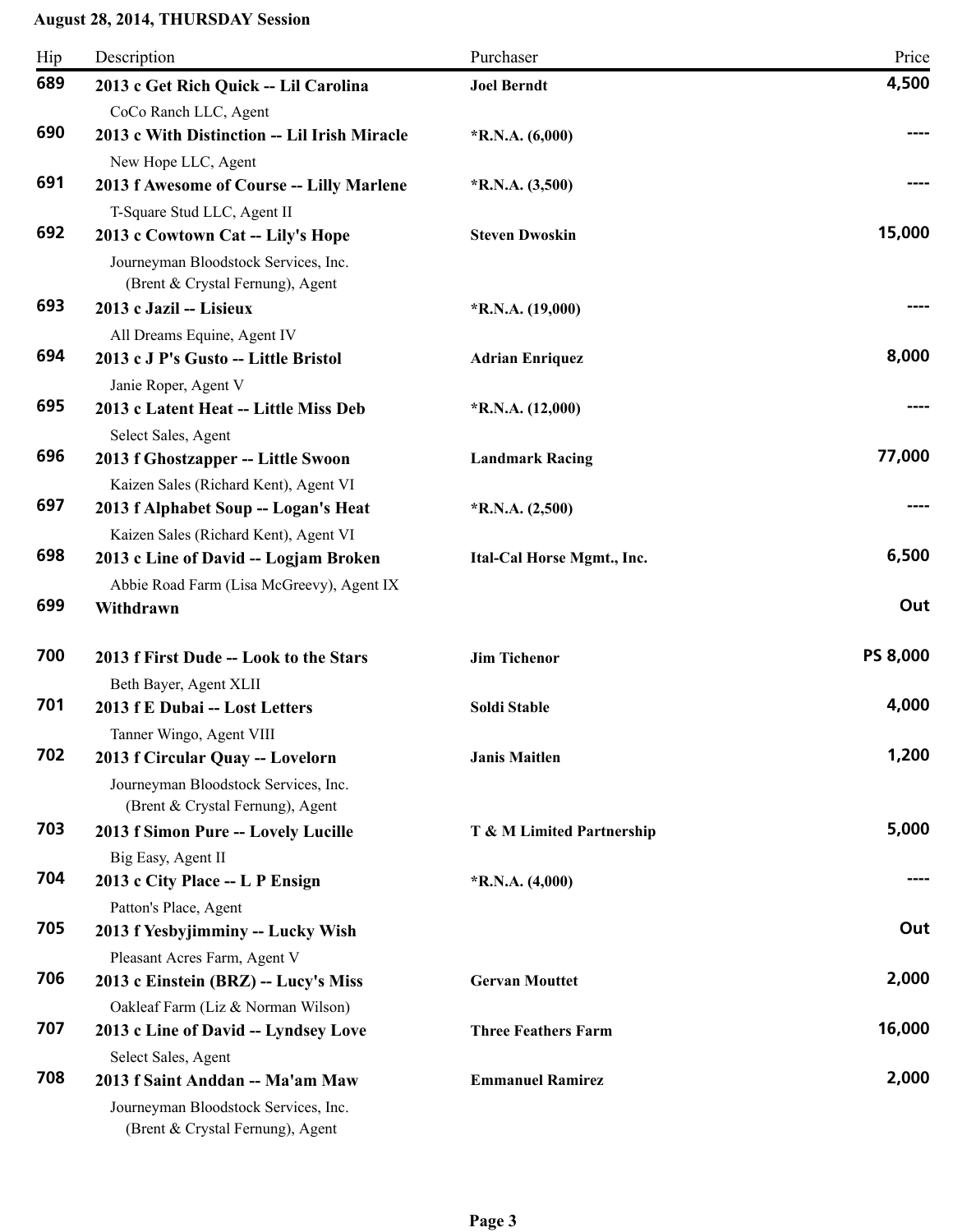| Hip | Description                                                | Purchaser                     | Price  |
|-----|------------------------------------------------------------|-------------------------------|--------|
| 709 | 2013 f Hold Me Back -- Macchiati                           | <b>Gold Star</b>              | 7,000  |
|     | Tanner Wingo, Agent VII                                    |                               |        |
| 710 | 2013 c Get Rich Quick -- Macho La Papa                     | <b>Las Palmas Farm</b>        | 2,000  |
|     | CoCo Ranch LLC, Agent                                      |                               |        |
| 711 | 2013 c Leroidesanimaux (BRZ) -- Mafietta                   | <b>Vladimir Kazakov</b>       | 30,000 |
|     | Pleasant Acres Farm, Agent VII                             |                               |        |
| 712 | 2013 c High Cotton -- Maggie's Mischief                    | <b>Jose Juan Vazquez</b>      | 3,500  |
|     | Top Line Sales LLC, Agent IV                               |                               |        |
| 713 | 2013 f Wilburn -- Magical Baby                             | $*R.N.A. (14,000)$            |        |
|     | M J K Bloodstock, Agent                                    |                               |        |
| 714 | 2013 c First Dude -- Magical Promise                       | A 2 H Racing LLC              | 8,000  |
|     | Summerfield (Francis & Barbara Vanlangendonck), Agent XXII |                               |        |
| 715 | 2013 f United States -- Mahogany Bay                       | <b>Janis Maitlen</b>          | 1,500  |
|     | TdM Sales (Tristan & Valery de Meric), Agent VI            |                               |        |
| 716 | 2013 c Henrythenavigator -- Maiden's Landing               | <b>Adrian Enriquez</b>        | 10,500 |
|     | Summerfield (Francis & Barbara Vanlangendonck), Agent IV   |                               |        |
| 717 | 2013 f Pink Viper -- Make It Easy                          | <b>Ridenjac Racing</b>        | 1,000  |
|     | Aureliano Noguez                                           |                               |        |
| 718 | 2013 c Northern Afleet -- Maliziosa                        |                               | Out    |
|     | Beth Bayer, Agent XLVIII                                   |                               |        |
| 719 | 2013 c Flashstorm -- Maragin                               | $*R.N.A. (6,500)$             |        |
|     | Summerfield (Francis & Barbara Vanlangendonck), Agent LXX  |                               |        |
| 720 | 2013 c Big Drama -- Margie's Magic                         | <b>Lanny Slaughter, Agent</b> | 44,000 |
|     | Sharon Biamonte, Agent IV                                  |                               |        |
| 721 | 2013 f Cowtown Cat -- Market Research                      | Raimundo Araujo               | 4,500  |
|     | Summerfield (Francis & Barbara Vanlangendonck), Agent for  |                               |        |
|     | Hawk's Meadow Farm                                         |                               |        |
| 722 | 2013 f Flashstorm -- Mayacoa                               | $*$ R.N.A. $(7,500)$          |        |
|     | Northwest Stud                                             |                               |        |
| 723 | 2013 c In Summation -- Media Bias                          | <b>Ocala West Won</b>         | 4,000  |
|     | Abbie Road Farm (Lisa McGreevy), Agent XI                  |                               |        |
| 724 | 2013 c Rock Hampton -- Megalov                             | $*R.N.A. (3,500)$             |        |
|     | Ric Deg Farm (Luisa Degwitz)                               |                               |        |
| 725 | 2013 f Gone Astray -- Merletto                             | $*R.N.A. (8,500)$             |        |
|     | Northwest Stud, Agent I                                    |                               |        |
| 726 | 2013 c Pleasant Strike -- Mid Pines                        |                               | Out    |
|     | Southern Breeze Ranch, Agent II                            |                               |        |
| 727 | 2013 f A. P. Warrior -- Mi Lauren                          | $*$ R.N.A. $(0)$              |        |
|     |                                                            |                               |        |
| 728 | Peggy S. Dellheim LLC, Agent VI                            |                               | Out    |
|     | 2013 c First Dude -- Mimi's Tizzy                          |                               |        |
| 729 | Derby Daze Farm, Agent I                                   |                               | 20,000 |
|     | 2013 c Niagara Causeway -- Mined Over Matter               | Victo Bernal & Doble Jak      |        |
|     | All Dreams Equine, Agent                                   |                               |        |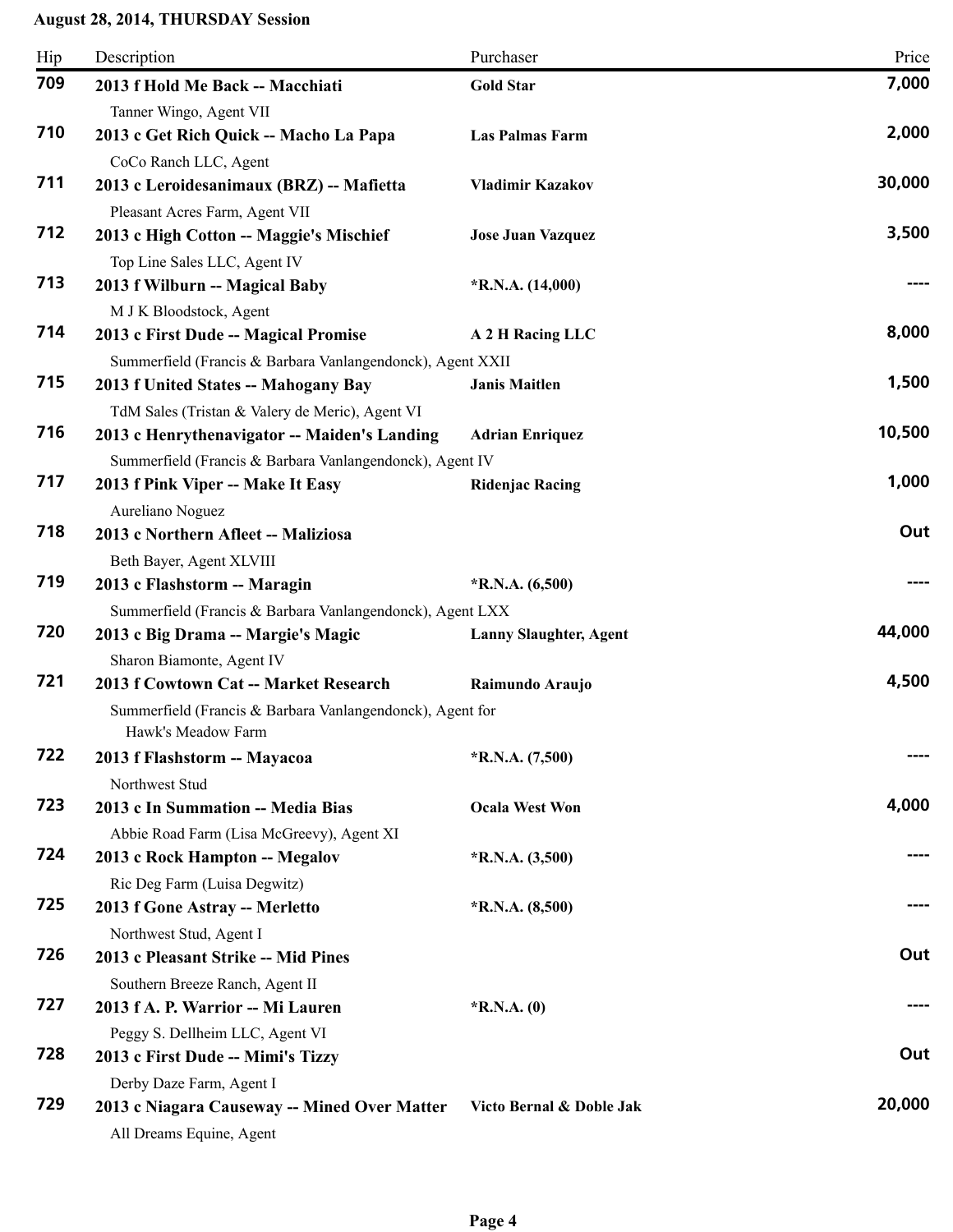| Hip | Description                                                                                                               | Purchaser                                      | Price     |
|-----|---------------------------------------------------------------------------------------------------------------------------|------------------------------------------------|-----------|
| 730 | 2013 f Alphabet Soup -- Miriam's Song                                                                                     | <b>Ocala West Won</b>                          | 9,000     |
| 731 | Omega Farm, Agent<br>2013 f It's No Joke -- Mishapangua                                                                   | <b>Ocala West Won</b>                          | 1,000     |
| 732 | Beth Bayer, Agent VIII<br>2013 f American Lion -- Miss Barbara                                                            | Raimundo Araujo                                | 3,000     |
| 733 | Summerfield (Francis & Barbara Vanlangendonck), Agent LXXIII<br>2013 f Spring At Last -- Miss Bishop                      | <b>Jesus Higuera</b>                           | 2,000     |
|     | Top Line Sales LLC, Agent X                                                                                               |                                                |           |
| 734 | 2013 c Crown of Thorns -- Miss Flaming                                                                                    | $*R.N.A. (5,500)$                              |           |
| 735 | Southern Breeze Ranch, Agent III<br>2013 c Repent -- Miss Lana                                                            | $*R.N.A. (2,000)$                              |           |
|     | Abbie Road Farm (Lisa McGreevy), Agent XV                                                                                 |                                                |           |
| 736 | 2013 f Leroidesanimaux (BRZ) -- Miss Madeleine Team Work Horseman Group                                                   |                                                | 13,000    |
| 737 | Greystone Manor Farm<br>2013 f A. P. Warrior -- Miss Muffet (SAF)<br>Journeyman Bloodstock Services, Inc.                 | Jose A. Garcia, Agt for Wifredo Alvarez        | 1,000     |
| 738 | (Brent & Crystal Fernung), Agent<br>2013 c Gone Astray -- Miss Peachtree                                                  | <b>Barry Berkelhammer, Agent</b>               | 30,000    |
|     | Northwest Stud, Agent I                                                                                                   |                                                |           |
| 739 | 2013 c Northern Afleet -- Miss Trinidad                                                                                   | <b>Jeff Schwietert - Four Horsemen's Ranch</b> | 12,500    |
| 740 | All Dreams Equine, Agent I                                                                                                |                                                |           |
|     | 2013 f Wildcat Heir -- Mitasunke                                                                                          | $*R.N.A. (9,000)$                              |           |
| 741 | Summerfield (Francis & Barbara Vanlangendonck), Agent XLVIII<br>2013 c Roman Ruler -- Mocita                              |                                                | 15,000    |
|     |                                                                                                                           | <b>Alejandro Chavez</b>                        |           |
| 742 | TdM Sales (Tristan & Valery de Meric), Agent VIII<br>2013 c Trappe Shot -- Mommie Whiz                                    | <b>Eagle Ridge Racing LLC</b>                  | PS 45,000 |
|     | Beth Bayer, Agent XXXVII                                                                                                  |                                                |           |
| 743 | 2013 f First Dude -- Mom's Deputy<br>Beth Bayer, Agent VIII                                                               | $*R.N.A. (19,000)$                             |           |
| 744 | 2013 c Leroidesanimaux (BRZ) -- Money Queen<br>Randy Bradshaw                                                             | <b>Salvador Hernandez</b>                      | 25,000    |
| 745 | 2013 c Value Plus -- Mons Meg                                                                                             | <b>Vladimir Kazakov</b>                        | 12,000    |
|     | Tanner Wingo, Agent II                                                                                                    |                                                |           |
| 746 | 2013 c In Summation -- Montana Jordana<br><b>Split Arrow Stables</b>                                                      | $*$ R.N.A. $(15,000)$                          |           |
| 747 | 2013 c Hold Me Back -- Montserat                                                                                          | Barry Berkelhammer, Agt for Daniel Langlais    | 20,000    |
|     | TdM Sales (Tristan & Valery de Meric), Agent V                                                                            |                                                |           |
| 748 | 2013 c Here Comes Ben -- Moonwalk Beauty                                                                                  | <b>Alejandro Chavez</b>                        | 13,000    |
| 749 | McMahon of Saratoga Thoroughbreds LLC<br>2013 f U S Ranger -- Morning Kiss                                                | $*$ R.N.A. $(9,000)$                           |           |
| 750 | Kaizen Sales (Richard Kent), Agent I<br>2013 c Wildcat Heir -- Mo's Prize<br>Oakleaf Farm (Liz & Norman Wilson), Agent II | <b>Justin Casse / JSM Equine LLC</b>           | 50,000    |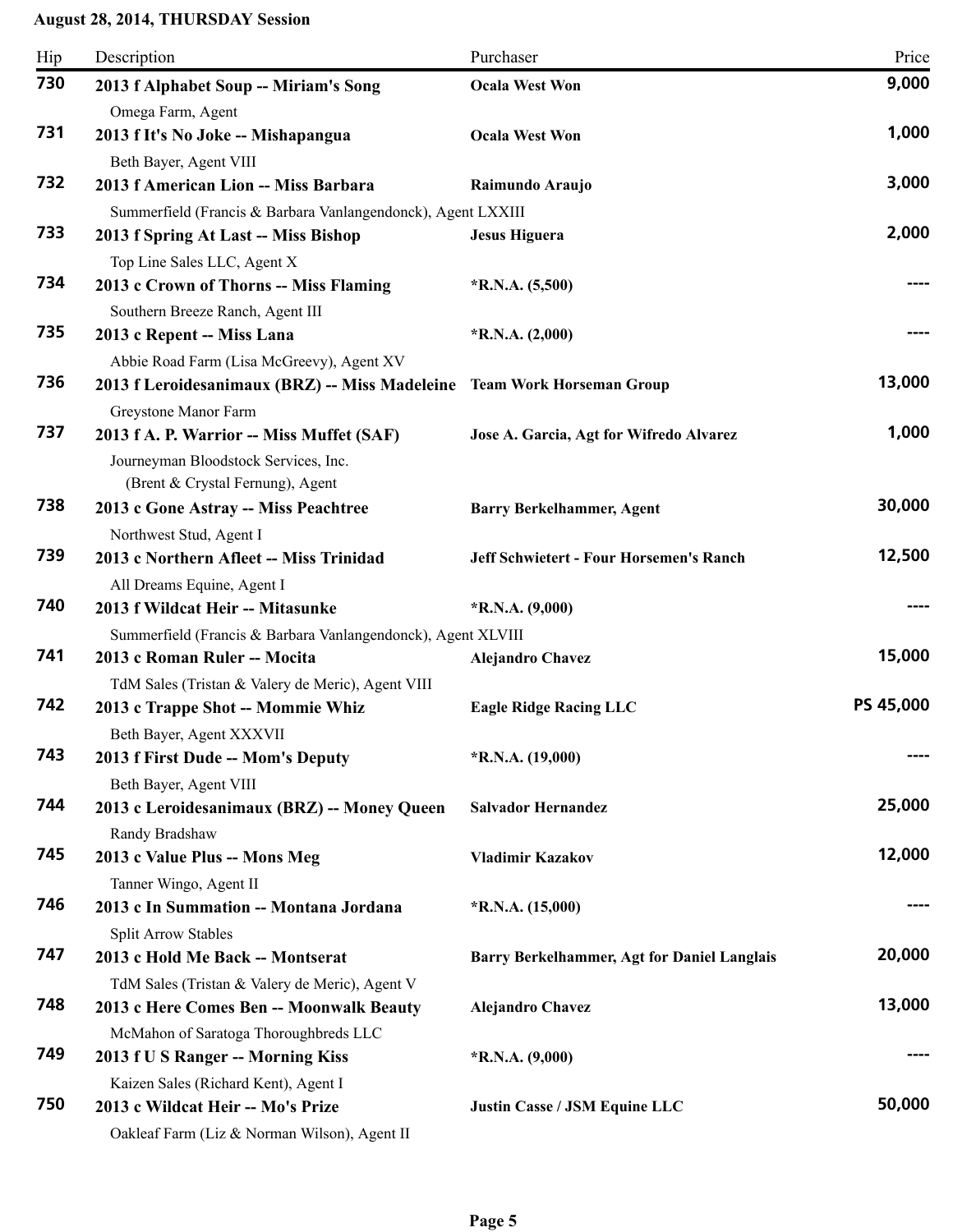| Hip | Description                                                  | Purchaser                                     | Price     |
|-----|--------------------------------------------------------------|-----------------------------------------------|-----------|
| 751 | 2013 c Pleasant Strike -- Mothra                             | $*R.N.A. (19,000)$                            |           |
|     | Bobby Jones Equine LLC, Agent III                            |                                               |           |
| 752 | 2013 c Talent Search -- Ms. Moscow                           | <b>Laurence F. Leavy</b>                      | 23,000    |
|     | Summerfield (Francis & Barbara Vanlangendonck), Agent CXIV   |                                               |           |
| 753 | 2013 f Albertus Maximus -- Ms Well                           | R C R Racing Stable (Robert C. Romine)        | 9,000     |
|     | Select Sales, Agent                                          |                                               |           |
| 754 | 2013 f Leroidesanimaux (BRZ) -- Mucho Princess               |                                               | Out       |
|     | Sue Vacek, Agent VIII                                        |                                               |           |
| 755 | 2013 f Full Mandate -- Mudalloverme                          | $*$ R.N.A. $(0)$                              |           |
|     | Patton's Place, Agent                                        |                                               |           |
| 756 | 2013 f First Dude -- Musical Brew                            | $*R.N.A. (14,000)$                            |           |
|     | Weston Thoroughbreds Training & Sales LLC, Agent II          |                                               |           |
| 757 | 2013 c Mast Track -- My Angel Grace                          | <b>Clover Stable</b>                          | 7,000     |
|     | Kaizen Sales (Richard Kent), Agent VI                        |                                               |           |
| 758 | 2013 f Leroidesanimaux (BRZ) -- Mystery Prize                | <b>Arturo Rodriguez, Agt for Thomas Cross</b> | 6,000     |
|     | Kim Harrison (Top Speed Farm), Agent V                       |                                               |           |
| 759 | 2013 f Harlington -- Mystic Silver                           | <b>Matalona Thoroughbreds LLC</b>             | 5,500     |
|     | Kaizen Sales (Richard Kent), Agent IV                        |                                               |           |
| 760 | 2013 c In Summation -- Nasty Sabina                          | <b>Circle D Thoroughbreds</b>                 | 23,000    |
|     | Sue Vacek, Agent III                                         |                                               |           |
| 761 | 2013 f Corinthian -- National Gallery                        | <b>Victor Rivera Ortiz</b>                    | 1,200     |
|     | Hidden Horse Bloodstock LLC, Agent                           |                                               |           |
| 762 | 2013 f First Dude -- Native Dasher                           | Francisco Leal N. (F.L.N.)                    | 7,000     |
|     | Oakleaf Farm (Liz & Norman Wilson), Agent I                  |                                               |           |
| 763 | 2013 f Saint Anddan -- Native Wager                          | <b>Grassroots Training &amp; Sales LLC</b>    | PS 2,500  |
|     | Journeyman Bloodstock Services, Inc.                         |                                               |           |
|     | (Brent & Crystal Fernung), Agent                             |                                               |           |
| 764 | 2013 f High Cotton -- Naughty Princess                       | <b>Free Willy Stables</b>                     | 10,000    |
|     | Abbie Road Farm (Lisa McGreevy), Agent XVI                   |                                               |           |
| 765 | 2013 c American Lion -- Nault                                | <b>Team Work Horseman Group</b>               | PS 12,000 |
| 766 | Summerfield (Francis & Barbara Vanlangendonck), Agent LXXIX  |                                               | Out       |
|     | 2013 f American Lion -- Nicely Equipped                      |                                               |           |
| 767 | Pleasant Acres Farm, Agent IV                                |                                               | 18,000    |
|     | 2013 f Big Brown -- Nicole Kathryn                           | Darsan, Inc.                                  |           |
| 768 | Darsan, Inc., Agent I<br>2013 c Wildcat Heir -- Niebla       |                                               |           |
|     |                                                              | $*$ R.N.A. $(17,000)$                         |           |
| 769 | Sue Vacek, Agent VIII<br>2013 f Imperialism -- Northern Trip | <b>Jorde Sanchez</b>                          | 3,000     |
|     |                                                              |                                               |           |
| 770 | Get Away Farm<br>2013 f Harlington -- Oakwood Park           |                                               |           |
|     | Woodford Thoroughbreds, Agent                                | $*$ R.N.A. $(2,000)$                          |           |
| 771 | 2013 f Wilburn -- Ocean's Away                               | <b>Mike Eckman</b>                            | 14,000    |
|     | TdM Sales (Tristan & Valery de Meric), Agent V               |                                               |           |
|     |                                                              |                                               |           |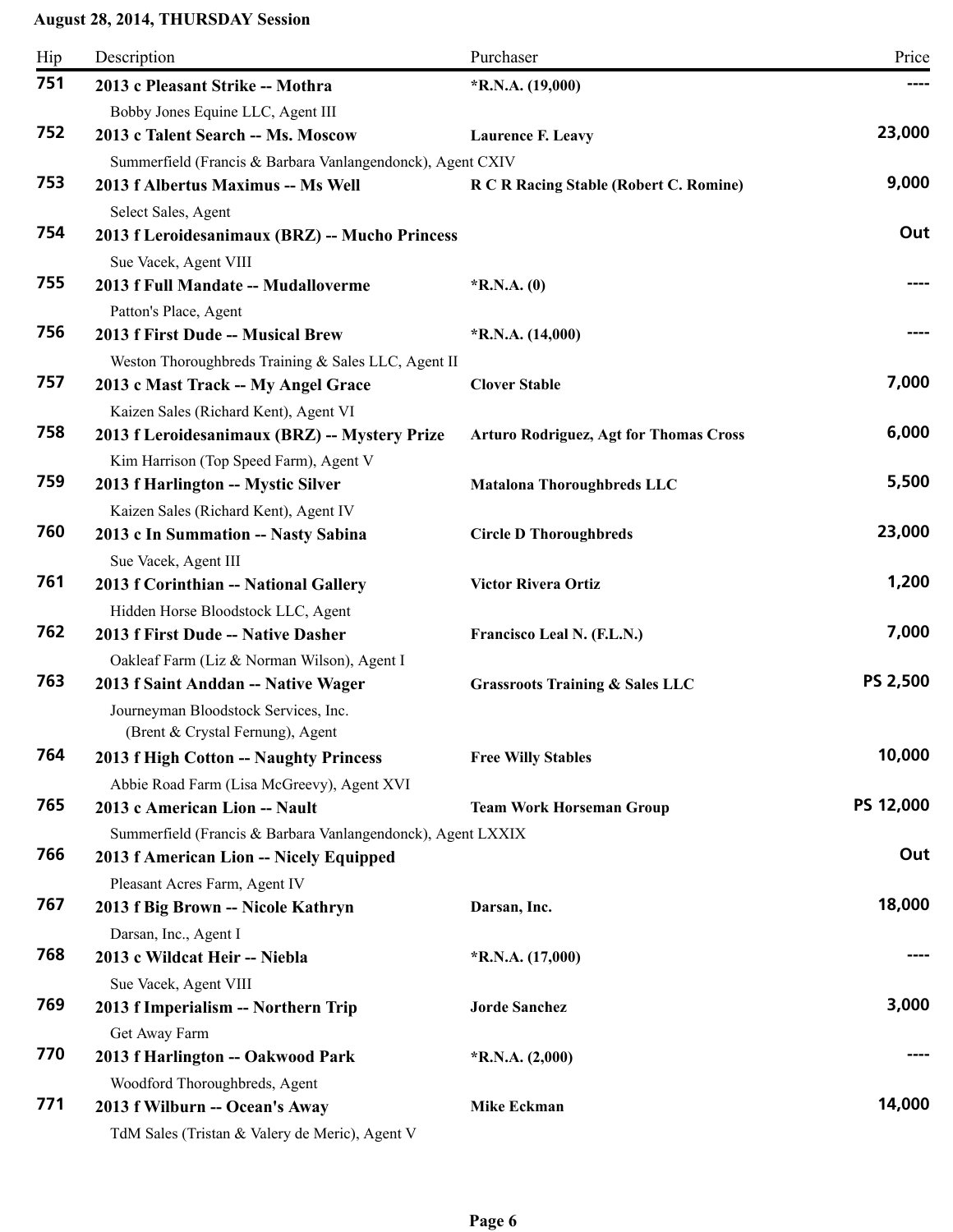| Hip | Description                                                  | Purchaser                     | Price     |
|-----|--------------------------------------------------------------|-------------------------------|-----------|
| 772 | 2013 c Tizdejavu -- Officer Angel                            | $*R.N.A. (14,000)$            |           |
|     | Top Line Sales LLC, Agent XII                                |                               |           |
| 773 | 2013 c Awesome of Course -- One in the Chamber Gold Star     |                               | 11,000    |
|     | Equest Thoroughbreds, Inc.                                   |                               |           |
| 774 | 2013 f Hear No Evil -- One Lucky Cat                         | <b>M S M Stables LLC</b>      | PS 10,000 |
|     | Woodford Thoroughbreds, Agent                                |                               |           |
| 775 | 2013 f Cool Coal Man -- One More Moondance                   | $*R.N.A. (17,000)$            |           |
|     | Peggy S. Dellheim LLC, Agent I                               |                               |           |
| 776 | 2013 f Gottcha Gold -- One Spring Storm                      | $*R.N.A. (7,500)$             |           |
|     | Eidsvold Meadow                                              |                               |           |
| 777 | 2013 c Vineyard Haven -- One to Five                         | Jagger, Inc.                  | 8,000     |
|     | Potrero Stables                                              |                               |           |
| 778 | 2013 c Parading -- On Good Behavior                          | <b>Albert Stall</b>           | 37,000    |
|     | Summerfield (Francis & Barbara Vanlangendonck), Agent XV     |                               |           |
| 779 | 2013 f Benny the Bull -- Ooh Yeah                            | <b>Jorge V. Gonzalez</b>      | 3,000     |
|     | Andy Cant, Agent                                             |                               |           |
| 780 | 2013 c Flatter -- Orabell                                    | $*R.N.A. (10,000)$            |           |
|     | Southern Cypress Stable LLC, Agent IV                        |                               |           |
| 781 | 2013 f Get Rich Quick -- Orchid World                        | $*$ R.N.A. $(1,000)$          |           |
|     | CoCo Ranch LLC, Agent                                        |                               |           |
| 782 | 2013 f General Quarters -- Oriental Beauty                   | <b>Gayle Woods</b>            | 16,000    |
|     | Summerfield (Francis & Barbara Vanlangendonck), Agent XXIII  |                               |           |
| 783 | 2013 f Put It Back -- Osprey Lane                            |                               | Out       |
|     | Kaizen Sales (Richard Kent), Agent XII                       |                               |           |
| 784 | 2013 c Hear No Evil -- Ourlady of Liberty                    | $*R.N.A. (8,500)$             |           |
|     | I. C. Stables                                                |                               |           |
| 785 | 2013 c Big Drama -- Our Tune                                 | Luis Berna & Doble Jak        | 10,000    |
|     | Summerfield (Francis & Barbara Vanlangendonck), Agent CXXXIX |                               |           |
| 786 | 2013 f Cowtown Cat -- Out of Money                           | $*R.N.A. (5,000)$             |           |
|     | Abbie Road Farm (Lisa McGreevy), Agent XII                   |                               |           |
| 787 | 2013 f American Lion -- Out of Prado                         |                               | Out       |
|     | Beth Bayer, Agent XII                                        |                               |           |
| 788 | 2013 c Leroidesanimaux (BRZ) -- Out of Pride                 |                               | Out       |
|     | Silver Oaks Farm, Agent I                                    |                               |           |
| 789 | 2013 f Northern Afleet -- Paint Brush                        | <b>Vladimir Kazakov</b>       | 8,000     |
|     | Beth Bayer, Agent XLVIII                                     |                               |           |
| 790 | 2013 c Saint Anddan -- Paintyourwagon                        | <b>Ocala West Won</b>         | 9,500     |
|     | Andy Cant, Agent                                             |                               |           |
| 791 | 2013 c First Dude -- Palace Emblem                           | <b>Ruben De Jesus</b>         | 20,000    |
|     | Summerfield (Francis & Barbara Vanlangendonck), Agent CXIV   |                               |           |
| 792 | 2013 c Flower Alley -- Panther Strike                        | <b>Arboritanza Racing LLC</b> | 47,000    |
|     | Kim Harrison (Top Speed Farm), Agent V                       |                               |           |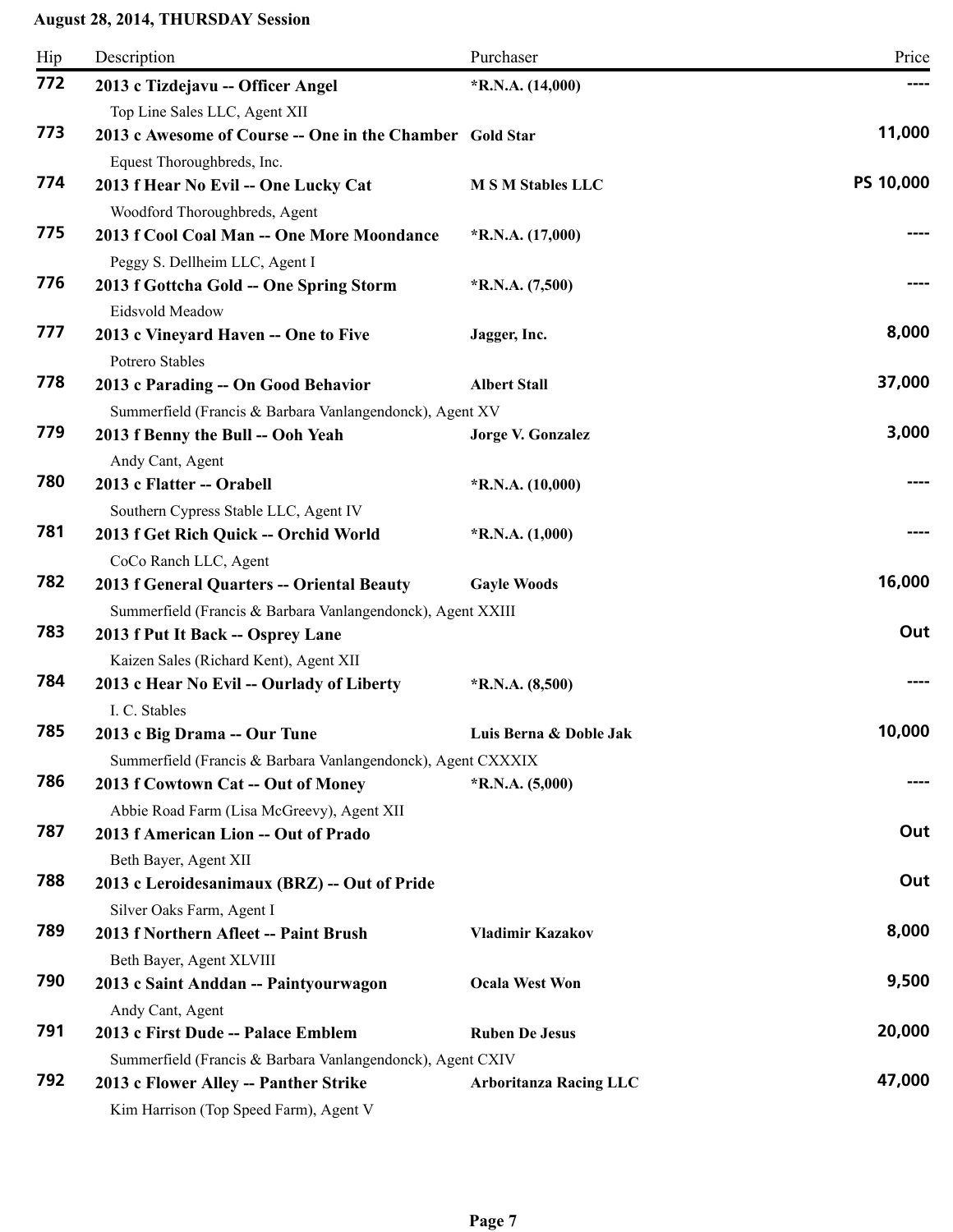| Hip | Description                                               | Purchaser                            | Price  |
|-----|-----------------------------------------------------------|--------------------------------------|--------|
| 793 | 2013 c Silver Tree -- Papa's Pumpkin                      | $*R.N.A. (2,000)$                    |        |
|     | Sugar Hill LLC, Agent II                                  |                                      |        |
| 794 | 2013 f Telling -- Paper Cat                               | <b>Woodford Sales</b>                | 45,000 |
|     | Bobby Jones Equine LLC, Agent                             |                                      |        |
| 795 | 2013 f Griffinite -- Paper Cut                            | $*R.N.A. (9,000)$                    |        |
|     | Jimmy Miranda, Agent I                                    |                                      |        |
| 796 | 2013 f Indygo Shiner -- Paradise Street (IRE)             | <b>Gilverto Lopez</b>                | 1,000  |
|     | Diamond G Farm Enterprises                                |                                      |        |
| 797 | 2013 f Flashy Bull -- Park Tavern                         | <b>Scott Gelner</b>                  | 9,500  |
|     | TdM Sales (Tristan & Valery de Meric), Agent XIV          |                                      |        |
| 798 | 2013 c Benny the Bull -- Party Date                       | Oscar Delgado H.                     | 5,000  |
|     | Andy Cant, Agent III                                      |                                      |        |
| 799 | 2013 f Private Vow -- Pata Fresca                         | <b>Scott Gelner</b>                  | 24,000 |
|     | Summerfield (Francis & Barbara Vanlangendonck), Agent LXI |                                      |        |
| 800 | 2013 f Forty Grams -- Patrica's Right                     | $*$ R.N.A. $(1,000)$                 |        |
|     | Classic Quarter Farm, Agent I                             |                                      |        |
| 801 | 2013 f Scipion -- Pat's Image                             |                                      | Out    |
|     | Andy Cant, Agent I                                        |                                      |        |
| 802 | 2013 f Touch Gold -- Patton's Missile                     | $*R.N.A. (3,500)$                    |        |
|     | Kaizen Sales (Richard Kent), Agent VI                     |                                      |        |
| 803 | 2013 c Graeme Hall -- Peaceful Creek                      | $*R.N.A. (22,000)$                   |        |
|     | Darsan, Inc., Agent                                       |                                      |        |
| 804 | 2013 f Causeway's Kin -- Peace Rose                       |                                      | Out    |
|     | Rovan Farms, Agent                                        |                                      |        |
| 805 | 2013 f Gone Astray -- Peaks Diamond                       | $*R.N.A. (9,500)$                    |        |
|     | Potrero Stables                                           |                                      |        |
| 806 | 2013 f Mass Media -- Pearl Esque                          | <b>Ridenjac Racing</b>               | 5,500  |
|     | Kaizen Sales (Richard Kent), Agent IV                     |                                      |        |
| 807 | 2013 f A. P. Warrior -- Pearly White                      | $*R.N.A. (7,000)$                    |        |
|     | Cashel Stud, Agent                                        |                                      |        |
| 808 | 2013 f Catienus -- Perfect Design                         | Paul M. Watson                       | 10,000 |
|     | McMahon of Saratoga Thoroughbreds LLC                     |                                      |        |
| 809 | 2013 c Mach Ride -- Perfected Promise                     | $*R.N.A. (5,000)$                    |        |
|     | Las Palmas Farm                                           |                                      |        |
| 810 | 2013 f Indy Wind -- Perfectly Wild                        | <b>Laurence F. Leavy</b>             | 6,500  |
|     | The Acorn LLC, Agent III                                  |                                      |        |
| 811 | 2013 c Divine Park -- Perfect Pleasure                    | $*R.N.A. (14,000)$                   |        |
|     | Southern Breeze Ranch, Agent for Hidden River Farm        |                                      |        |
| 812 | 2013 c Value Plus -- Perilous Hope                        | Hemingway Racing, Agt for WTL Equine | 8,500  |
|     | Wild Heart Stable                                         |                                      |        |
| 813 | 2013 c Dublin -- Philly Gossip                            | $*R.N.A. (26,000)$                   |        |
|     | Stuart Morris, Agent X                                    |                                      |        |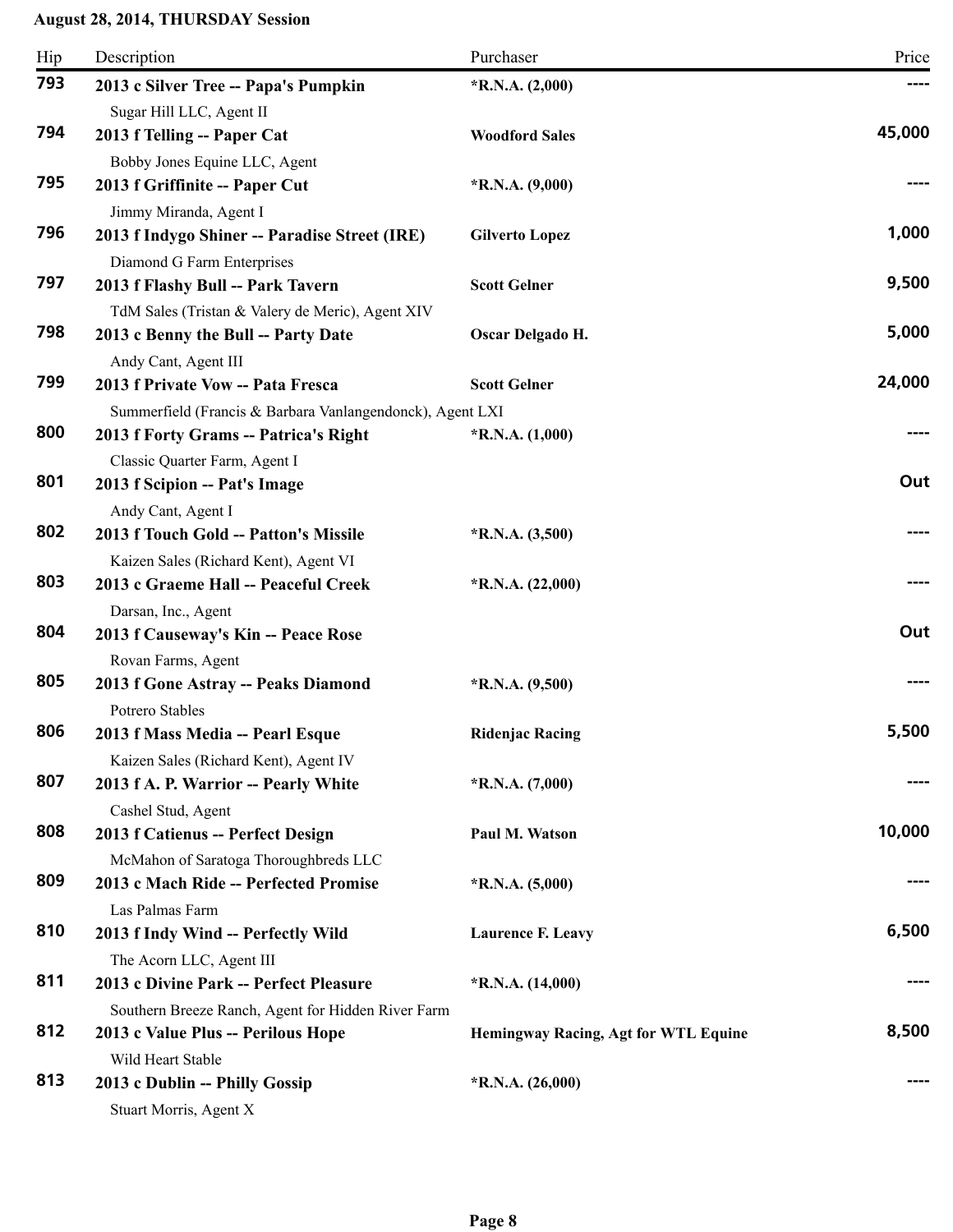| Hip | Description                                                    | Purchaser                                   | Price  |
|-----|----------------------------------------------------------------|---------------------------------------------|--------|
| 814 | 2013 f Mast Track -- Phyllee Rae                               | $*R.N.A. (12,000)$                          |        |
|     | Kaizen Sales (Richard Kent), Agent VI                          |                                             |        |
| 815 | 2013 f First Dude -- Pico Cat                                  | <b>Patrick Hoppel</b>                       | 16,000 |
|     | Beth Bayer, Agent XL                                           |                                             |        |
| 816 | 2013 c Cowboy Cal -- Picturemewithroses                        | $*R.N.A. (13,000)$                          |        |
|     | Summerfield (Francis & Barbara Vanlangendonck), Agent CXXXVI   |                                             |        |
| 817 | 2013 f Spellbinder -- Pimpinella                               | James J. Crupi, Agent for Bob & James Crupi | 1,700  |
|     | BryLynn Farm, Inc., Agent I                                    |                                             |        |
| 818 | 2013 f Magna Graduate -- Pina Colada                           |                                             | Out    |
| 819 | Beth Bayer, Agent XII                                          |                                             | 3,200  |
|     | 2013 f Old Fashioned -- Pine Hill                              | <b>Clovis Crane</b>                         |        |
| 820 | Select Sales, Agent<br>2013 c High Cotton -- Pisane Hills      | Yuri M. Perez                               | 5,000  |
|     | Top Line Sales LLC, Agent IV                                   |                                             |        |
| 821 | 2013 c Alphabet Soup -- Pitanga                                | James J. Crupi, Agent for Bob & James Crupi | 9,000  |
|     | Kaizen Sales (Richard Kent), Agent VI                          |                                             |        |
| 822 | 2013 f Pomeroy -- Platinee                                     | <b>Ruben De Jesus</b>                       | 10,000 |
|     | Beth Bayer, Agent XLVIII                                       |                                             |        |
| 823 | 2013 f Wilburn -- Pneuma                                       |                                             | Out    |
|     | Elite Equine, Agent V                                          |                                             |        |
| 824 | 2013 f United States -- Point Lily                             | Louis F. Jolin, Agent                       | 1,000  |
|     | Wilson Thoroughbreds                                           |                                             |        |
| 825 | 2013 c First Dude -- Point Me Home                             | <b>Allez Guillaume</b>                      | 47,000 |
|     | Janie Roper, Agent IV                                          |                                             |        |
| 826 | 2013 c Greatness -- Pola Cay                                   | <b>Las Palmas Farm</b>                      | 1,500  |
|     | Kaizen Sales (Richard Kent), Agent X                           |                                             |        |
| 827 | 2013 f Gottcha Gold -- Pop Pop's Hope                          | <b>Lorenzo Benitez</b>                      | 4,000  |
|     | I. C. Stables, Agent I                                         |                                             |        |
| 828 | 2013 f Cowtown Cat -- Popularafterschool                       | <b>Vladimir Kazakov</b>                     | 7,500  |
|     | Abbie Road Farm (Lisa McGreevy), Agent I                       |                                             |        |
| 829 | 2013 c Rodman -- Port Au Princess                              | <b>Alison Escobar Lopez</b>                 | 4,000  |
| 830 | Beth Bayer, Agent XXXVI<br>2013 c Street Boss -- Precious Plum | <b>Sunriver Stables</b>                     | 22,000 |
|     | TdM Sales (Tristan & Valery de Meric)                          |                                             |        |
| 831 | 2013 f Tiz the One -- Premium Day                              | <b>Benjamin Garcia</b>                      | 7,000  |
|     | Stuart Morris, Agent X                                         |                                             |        |
| 832 | 2013 f Justenuffhumor -- Pretty Does It                        | $*R.N.A. (13,000)$                          |        |
|     | Pelican State Thoroughbreds, Agent V                           |                                             |        |
| 833 | 2013 c Admiral Alex -- Pretty Princess                         |                                             | Out    |
|     | <b>Black Type Stables</b>                                      |                                             |        |
| 834 | 2013 c A. P. Warrior -- Pretty Storm Cat                       | Jose A. Garcia, Agt for Jose A. Rodriguez   | 5,000  |
|     | Weston Thoroughbreds Training & Sales LLC, Agent I             |                                             |        |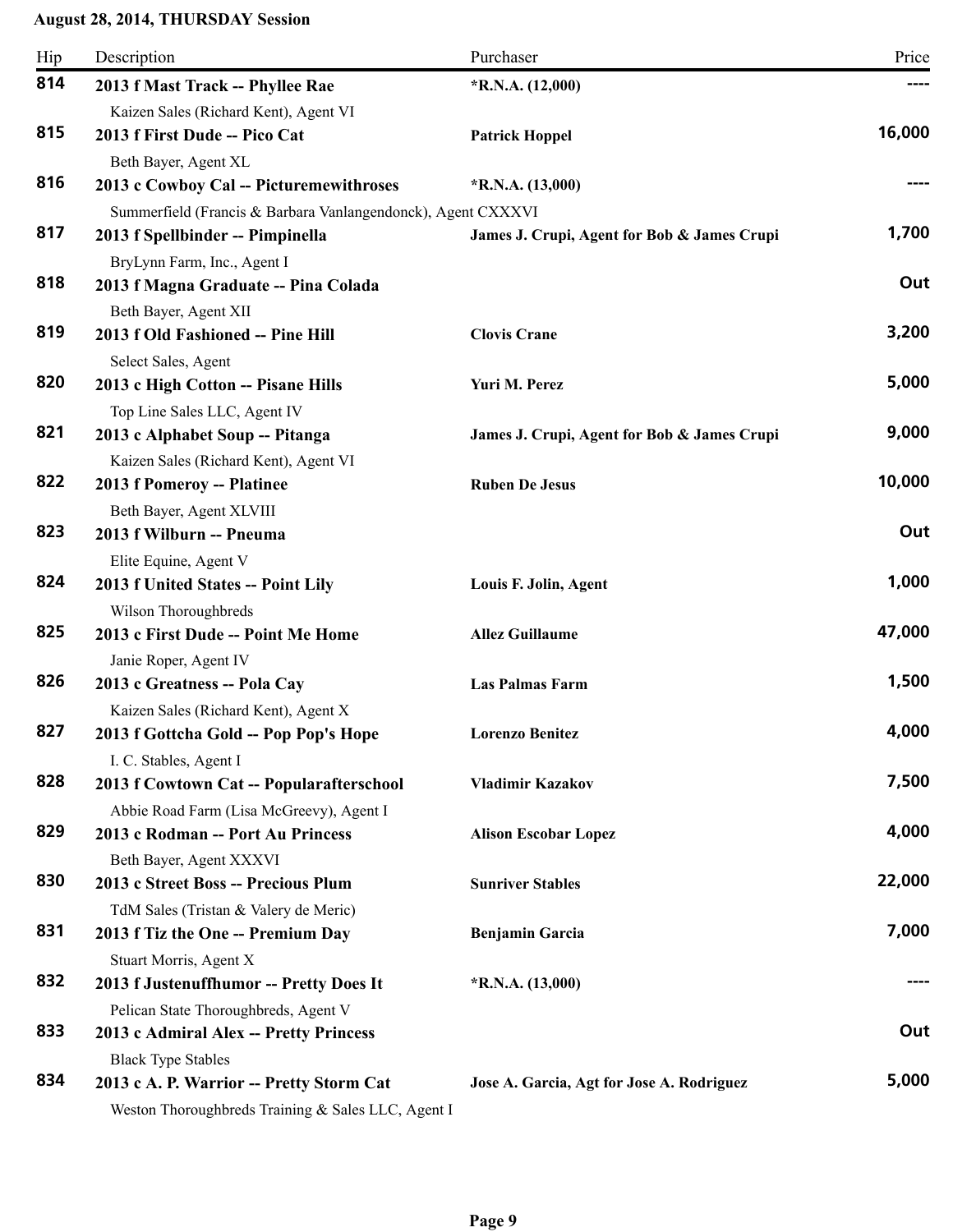| Hip | Description                                                      | Purchaser                               | Price    |
|-----|------------------------------------------------------------------|-----------------------------------------|----------|
| 835 | 2013 f Put It Back -- Pretty Valay                               | <b>Hector H. Barajas</b>                | 9,500    |
|     | Abbie Road Farm (Lisa McGreevy), Agent XV                        |                                         |          |
| 836 | 2013 f Mass Media -- Princess Chispa                             | <b>Tom McCrocklin, Agent</b>            | 15,000   |
|     | The Acorn LLC, Agent III                                         |                                         |          |
| 837 | 2013 c Archarcharch -- Princess Ezra (GB)                        | Juan A. Rodriguez                       | 7,000    |
|     | Beth Bayer, Agent XXXI                                           |                                         |          |
| 838 | 2013 f Gone Astray -- Princess Greeley                           | Jose A. Garcia, Agt for Wifredo Alvarez | 7,500    |
|     | Northwest Stud                                                   |                                         |          |
| 839 | 2013 f Due Date -- Princess Tide                                 | <b>Emmanuel Ramirez</b>                 | PS 1,200 |
|     | Select Sales, Agent                                              |                                         |          |
| 840 | 2013 c Utopia (JPN) -- Private Escort                            | $*R.N.A. (6,500)$                       |          |
|     | McMahon of Saratoga Thoroughbreds LLC                            |                                         |          |
| 841 | 2013 c Kantharos -- Proper Request                               | <b>Juan Centeno</b>                     | 11,000   |
|     | Kelli Mitchell, Agent IV                                         |                                         |          |
| 842 | 2013 f Cowtown Cat -- Prospect's Delight                         | Monarch Farm & Mays Farm                | 7,500    |
|     | Sharon Biamonte, Agent I                                         |                                         |          |
| 843 | 2013 c Ready's Image -- Prosperous de Oro                        |                                         | Out      |
|     | Silver Oaks Farm, Agent IV                                       |                                         |          |
| 844 | 2013 f General Quarters -- Proud Beauty                          | <b>TVTJ Partnership</b>                 | 6,000    |
|     | TdM Sales (Tristan & Valery de Meric), Agent VI                  |                                         |          |
| 845 | 2013 f In Summation -- Proud Trippi                              | $*R.N.A. (4,500)$                       |          |
|     | Summerfield (Francis & Barbara Vanlangendonck),<br>Agent LXXVIII |                                         |          |
| 846 | 2013 c Chapel Royal -- Purgatory Cat                             | $*R.N.A. (17,000)$                      |          |
|     | Peggy S. Dellheim LLC, Agent for Shadowlands Farm LLC            |                                         |          |
| 847 | 2013 c Straight Man -- Put It Down                               |                                         | Out      |
|     | Odalie A. Sebreth                                                |                                         |          |
| 848 | 2013 f Cowtown Cat -- Pyrite Flower                              | <b>Charles Hicks</b>                    | 5,000    |
|     | Kelli Mitchell, Agent IV                                         |                                         |          |
| 849 | 2013 f Clear the Bases -- Queen Albadou                          |                                         | Out      |
|     | Elite Equine, Agent VII                                          |                                         |          |
| 850 | 2013 f In Summation -- Queen of Oz                               | <b>Gold Star</b>                        | 1,000    |
|     | Summerfield (Francis & Barbara Vanlangendonck), Agent for        |                                         |          |
|     | Hawk's Meadow Farm                                               |                                         |          |
| 851 | 2013 f Wilburn -- Queen of the Pride                             | <b>Just For Fun Stables LLC</b>         | 8,000    |
|     | Beth Bayer, Agent XLVI                                           |                                         |          |
| 852 | 2013 f Cool Coal Man -- Queen's Bet                              | $*$ R.N.A. $(1,500)$                    |          |
|     | New Hope LLC                                                     |                                         |          |
| 853 | 2013 c Birdstone -- Questionable Past                            | <b>Michael V. Laurato</b>               | 8,000    |
|     | Select Sales, Agent                                              |                                         |          |
| 854 | 2013 f A. P. Warrior -- Quiet Lake                               |                                         | Out      |
|     | Big C Farm, Agent                                                |                                         |          |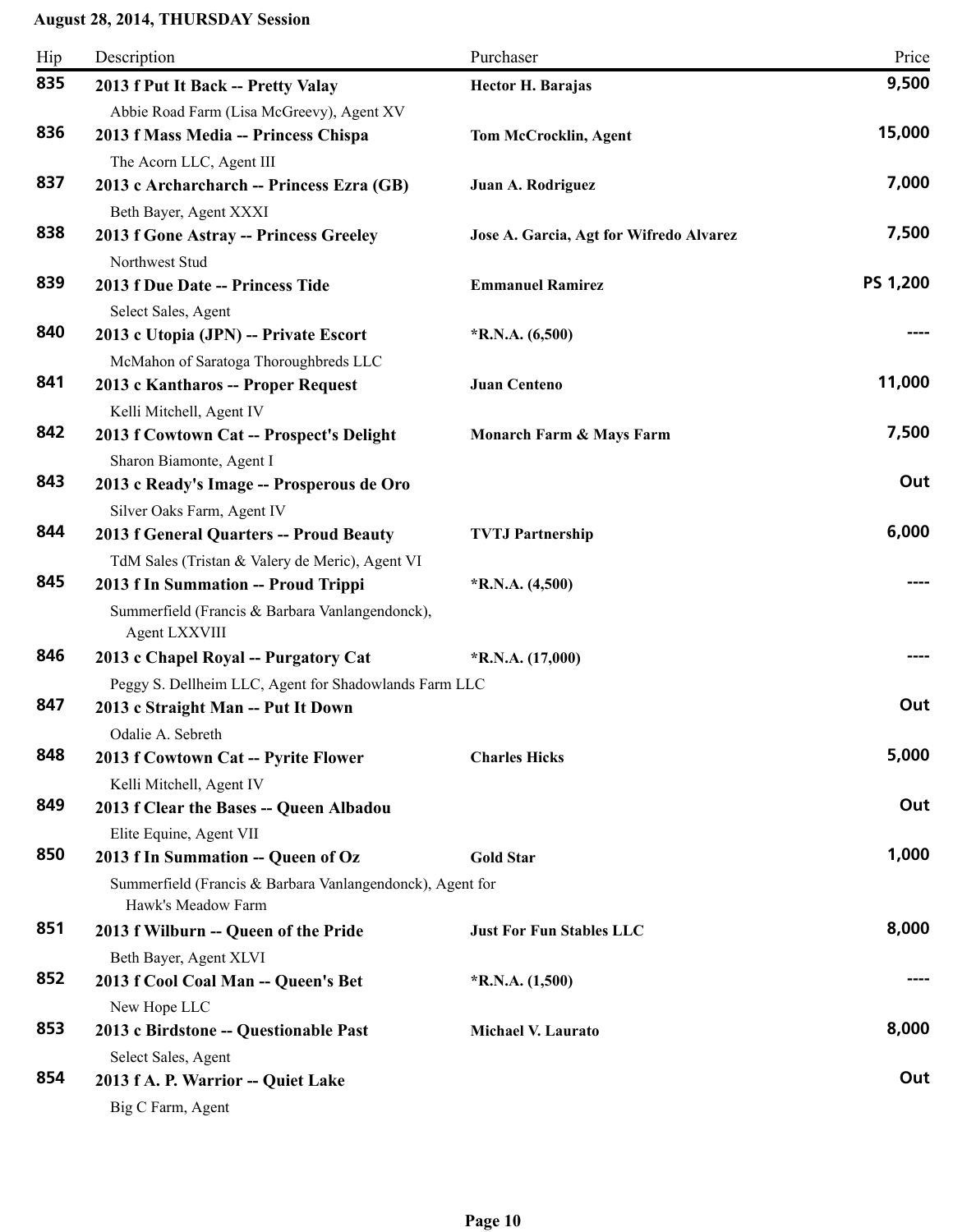| Hip | Description                                                  | Purchaser                       | Price  |
|-----|--------------------------------------------------------------|---------------------------------|--------|
| 855 | 2013 f Majesticperfection -- Quiet Strike                    | Al & Bill Ulwelling             | 25,000 |
|     | Summerfield (Francis & Barbara Vanlangendonck), Agent XVIII  |                                 |        |
| 856 | 2013 f Big Drama -- Raggle Taggle                            |                                 | Out    |
|     | Beth Bayer, Agent XLV                                        |                                 |        |
| 857 | 2013 f Tizdejavu -- Raging Storm                             | $*$ R.N.A. $(6,000)$            |        |
|     | Potrero Stables                                              |                                 |        |
| 858 | 2013 f Canadian Frontier -- Raise Her Flag                   | <b>Gold Star</b>                | 1,000  |
|     | M J K Bloodstock, Agent                                      |                                 |        |
| 859 | 2013 f In Summation -- Rare Elegance                         | $*$ R.N.A. $(8,000)$            |        |
|     | Summerfield (Francis & Barbara Vanlangendonck), Agent CXXXVI |                                 |        |
| 860 | 2013 c Two Step Salsa -- Raven Factor                        | <b>Maxwell Casse</b>            | 20,000 |
|     | I. C. Stables                                                |                                 |        |
| 861 | 2013 f Exclusive Quality -- Razzmatazz                       |                                 | Out    |
|     | Beth Bayer, Agent XXXVIII                                    |                                 |        |
| 862 | 2013 f Half Ours -- Really Roan                              | <b>Brattman Red LLC</b>         | 17,000 |
|     | Summerfield (Francis & Barbara Vanlangendonck), Agent LXXIX  |                                 |        |
| 863 | 2013 f Plan -- Real Ruffian                                  | $*$ R.N.A. $(11,000)$           |        |
|     | Summerfield (Francis & Barbara Vanlangendonck), Agent XXXIX  |                                 |        |
| 864 | 2013 c First Dude -- Red Beauty                              | <b>Rebel Horse Ventures LLC</b> | 14,000 |
|     | Peggy S. Dellheim LLC, Agent IV                              |                                 |        |
| 865 | 2013 c Big Drama -- Red Head Champ                           | <b>Angel Hernandez</b>          | 27,000 |
|     | Beth Bayer, Agent XXXVI                                      |                                 |        |
| 866 | 2013 f Trappe Shot -- Redhead Riot                           | $*R.N.A. (12,000)$              |        |
|     | Summerfield (Francis & Barbara Vanlangendonck), Agent XII    |                                 |        |
| 867 | 2013 f Cowtown Cat -- Red Hot Bullet                         | Lizmara O'Neill                 | 3,000  |
|     | Journeyman Bloodstock Services, Inc.                         |                                 |        |
|     | (Brent $&$ Crystal Fernung), Agent                           |                                 |        |
| 868 | 2013 c Put It Back -- Red Hot Jul                            | A 2 H Racing LLC                | 5,500  |
|     | Sharon Biamonte, Agent I                                     |                                 |        |
| 869 | 2013 f Big Drama -- Red Hot Star                             | Kevin Hartigan                  | 25,000 |
|     | Abbie Road Farm (Lisa McGreevy), Agent VIII                  |                                 |        |
| 870 | 2013 f Field Commission -- Red Orchestra                     | <b>Solera Farm</b>              | 19,000 |
|     | Pleasant Acres Farm, Agent VII                               |                                 |        |
| 871 | 2013 c Big Drama -- Regal Snicker                            | Victo Bernal & Doble Jak        | 12,000 |
|     | Weston Thoroughbreds Training & Sales LLC, Agent III         |                                 |        |
| 872 | 2013 f First Dude -- Relentless Storm                        | <b>Team Work Horseman Group</b> | 14,000 |
|     | Abbie Road Farm (Lisa McGreevy), Agent V                     |                                 |        |
| 873 | 2013 c Parading -- Remember Me Now                           | $*R.N.A. (12,000)$              |        |
|     | Kim Harrison (Top Speed Farm), Agent IV                      |                                 |        |
| 874 | 2013 c United States -- Remora                               | $*R.N.A. (9,500)$               |        |
|     | Northwest Stud                                               |                                 |        |
| 875 | 2013 c Flashstorm -- Repentina                               | D & I Stables LLC               | 24,000 |
|     | Northwest Stud                                               |                                 |        |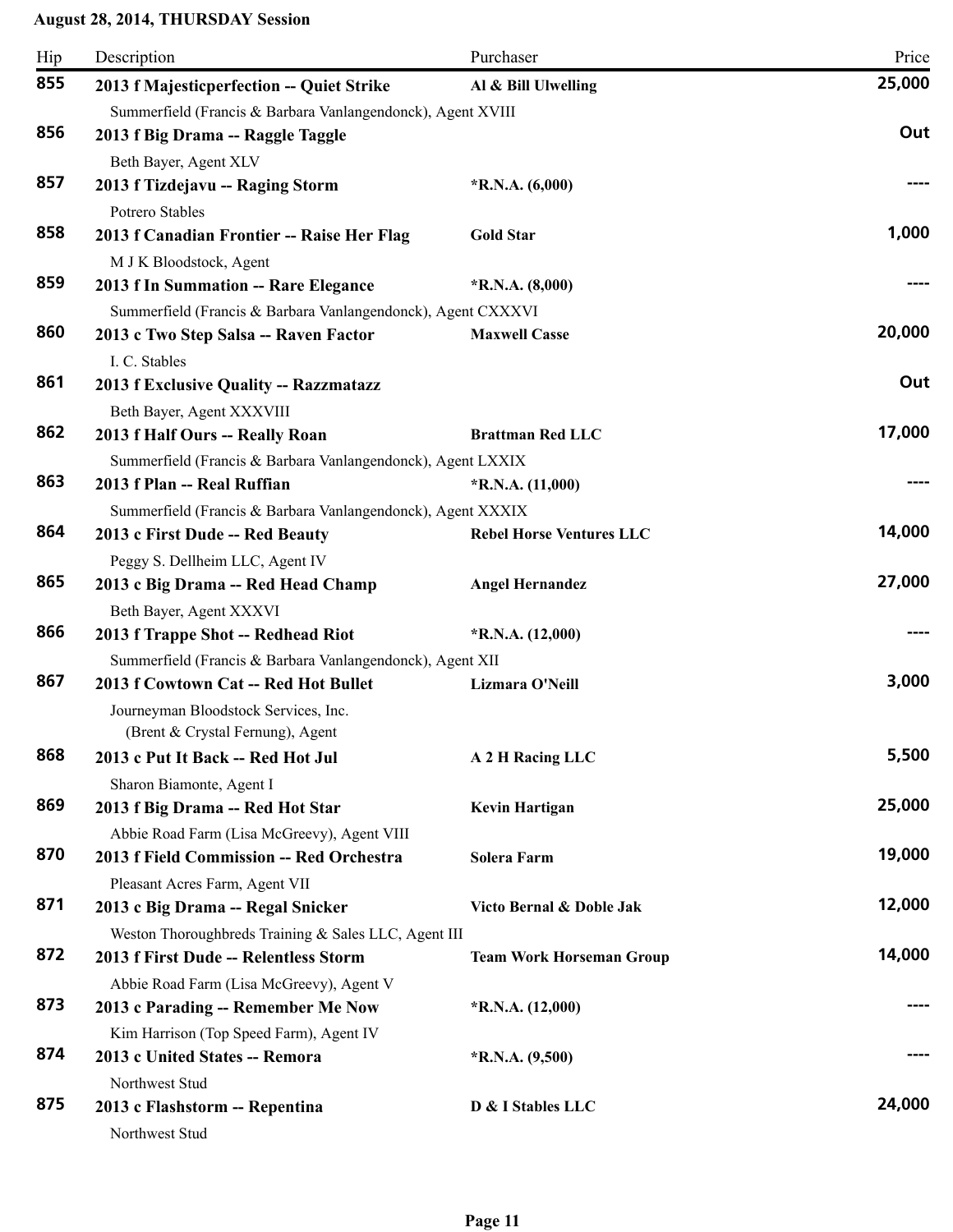| Hip | Description                                                                                                        | Purchaser                    | Price  |
|-----|--------------------------------------------------------------------------------------------------------------------|------------------------------|--------|
| 876 | 2013 c High Cotton -- Rhythm Gal                                                                                   | <b>Agostino Affe</b>         | 4,000  |
| 877 | Abbie Road Farm (Lisa McGreevy), Agent VIII<br>2013 c Brother Derek -- Rich Citizen                                | Debbie Wine & Linda Evans    | 3,000  |
| 878 | Weston Thoroughbreds Training & Sales LLC<br>2013 f Indygo Shiner -- Rich Hill                                     | $*$ R.N.A. $(11,500)$        |        |
| 879 | <b>Black Type Stables</b><br>2013 f A. P. Warrior -- Ride a Wave<br>Randy Bradshaw                                 | <b>Luis Morales</b>          | 7,000  |
| 880 | 2013 c Yesbyjimminy -- Righteous Wolf<br>Kelli Mitchell, Agent I                                                   | $*R.N.A. (9,500)$            |        |
| 881 | 2013 f Forty Grams -- Right This Way<br>G.T.M. Corp.                                                               | <b>Tom McCrocklin, Agent</b> | 3,500  |
| 882 | 2013 f Telling -- Right Time N Place<br>Classic Quarter Farm, Agent I                                              | $*$ R.N.A. $(1,000)$         |        |
| 883 | 2013 f Cowtown Cat -- Rikta<br>Abbie Road Farm (Lisa McGreevy), Agent VI                                           | <b>Andrew Williams</b>       | 2,500  |
| 884 | 2013 f Cowboy Cal -- Ringbang City<br>Woodford Thoroughbreds, Agent                                                | <b>Clover Stable</b>         | 22,000 |
| 885 | 2013 f Here Comes Ben -- Rock Hall Honey<br>McMahon of Saratoga Thoroughbreds LLC                                  | $*R.N.A. (9,000)$            |        |
| 886 | 2013 c Awesome of Course -- Romantic Frolic                                                                        |                              | Out    |
| 887 | The Acorn LLC, Agent I<br>2013 c Wildcat Heir -- Romantic Surprise                                                 | <b>Potrero Stables</b>       | 5,000  |
| 888 | Beth Bayer, Agent XLVII<br>2013 f Noonmark -- Roots Run Deep                                                       |                              | Out    |
| 889 | Stuart Morris, Agent XII<br>2013 c Marsh Side -- Rosa de Sanna<br>Harry L. Landry Bloodstock LLC, Agent I          | <b>Javier Arenas</b>         | 1,800  |
| 890 | 2013 c Kantharos -- Rosiesuptown<br>TdM Sales (Tristan & Valery de Meric)                                          | <b>Christy Whitman</b>       | 5,000  |
| 891 | 2013 c Pleasant Strike -- Roulette<br>Silver Oaks Farm, Agent                                                      | Juan C. Sanchez              | 3,000  |
| 892 | 2013 c Leroidesanimaux (BRZ) -- Ruban Bleu<br>Beth Bayer, Agent XLVIII                                             |                              | Out    |
| 893 | 2013 c Courageous Cat -- Ruby Delight                                                                              | $*R.N.A. (6,000)$            |        |
| 894 | Summerfield (Francis & Barbara Vanlangendonck), Agent IV<br>2013 f American Lion -- Ruby Friday                    | <b>Benedicto Hernandez</b>   | 1,500  |
| 895 | Flat Top Thoroughbreds, Agent<br>2013 f With Distinction -- Runaway Rizzi<br>Southern Cypress Stable LLC, Agent IV | <b>Randy Bradshaw</b>        | 20,000 |
| 896 | 2013 f Interactif -- Runnawaytina<br>TdM Sales (Tristan & Valery de Meric), Agent X                                | $*R.N.A. (2,000)$            |        |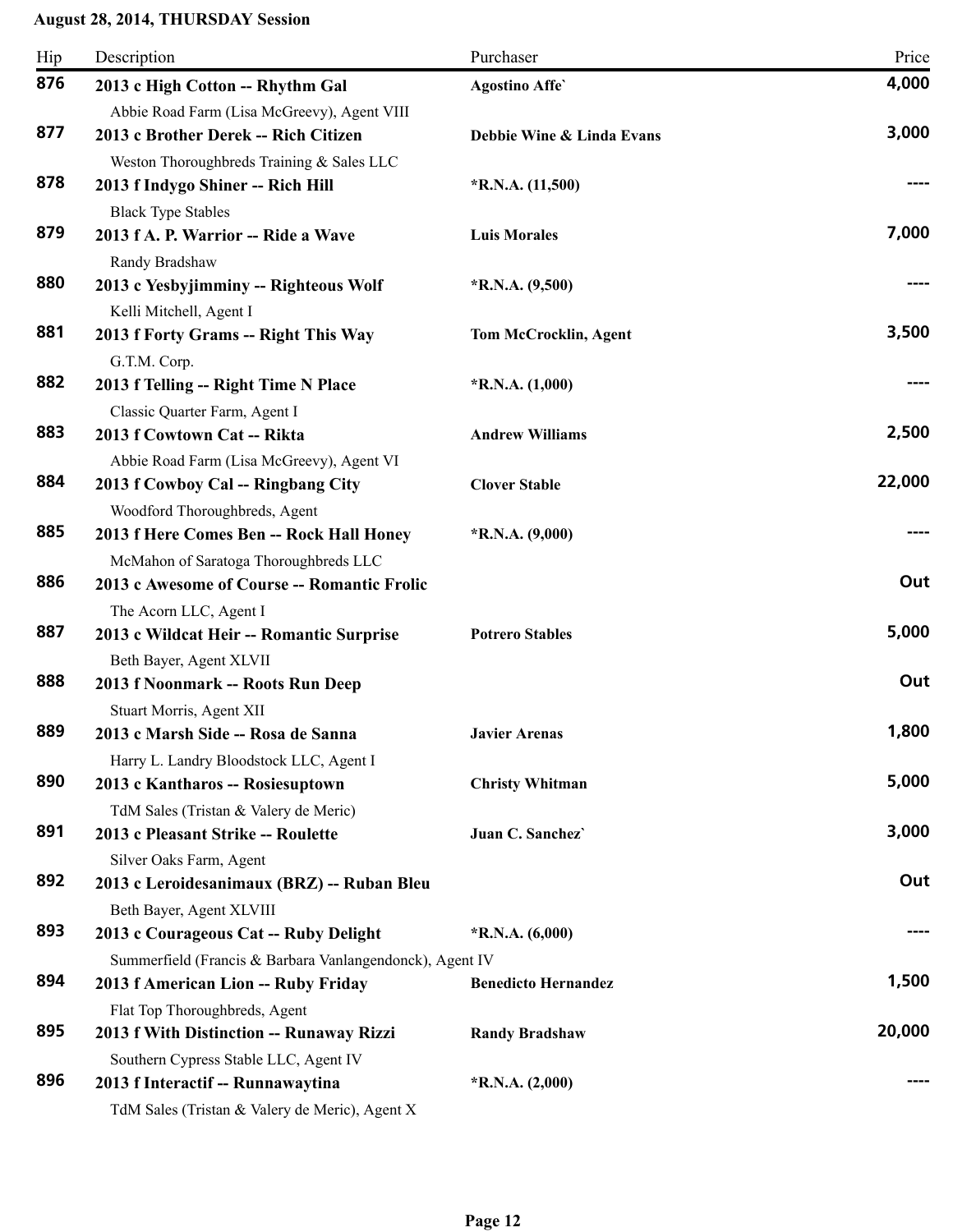| Hip | Description                                                                                                                                | Purchaser                      | Price     |
|-----|--------------------------------------------------------------------------------------------------------------------------------------------|--------------------------------|-----------|
| 897 | 2013 f Circular Quay -- Rush St Type                                                                                                       | $*R.N.A. (2,700)$              | ----      |
| 898 | Classic Quarter Farm<br>2013 c Here Comes Ben -- Ryann Rocks                                                                               | $*R.N.A. (16,000)$             |           |
| 899 | McMahon of Saratoga Thoroughbreds LLC<br>2013 f Proud Citizen -- Sabina Fay                                                                | <b>Vladimir Kazakov</b>        | 12,000    |
| 900 | Top Line Sales LLC, Agent IV<br>2013 f Neko Bay -- Sablena                                                                                 | <b>Katie Gude, Agent</b>       | 9,000     |
| 901 | Top Line Sales LLC, Agent II<br>2013 f Keyed Entry -- Sacred Jewel                                                                         | <b>Renieri M. Dossantos</b>    | 2,500     |
| 902 | BryLynn Farm, Inc., Agent<br>2013 f Benny the Bull -- Sally Says No<br>Andy Cant, Agent                                                    | <b>Francisco Alanis</b>        | 3,000     |
| 903 | 2013 c First Dude -- Salsa City<br>Moreau Bloodstock Int'l, Inc., Agent II                                                                 | $*R.N.A. (29,000)$             |           |
| 904 | 2013 f Teuflesberg -- Sam's Sunny City<br>Kelli Mitchell, Agent IV                                                                         | <b>Ocala Bloodstock</b>        | 3,000     |
| 905 | 2013 c First Dude -- Sand Gal<br>Woodford Thoroughbreds, Agent                                                                             | <b>Jim Tichenor</b>            | 11,000    |
| 906 | 2013 c Big Drama -- Sandra d'Oro                                                                                                           | <b>Big Wolf Racing Stables</b> | PS 22,500 |
| 907 | Summerfield (Francis & Barbara Vanlangendonck), Agent XXV<br>2013 f Gone Astray -- Sandy's Legacy<br>Wilson Thoroughbreds                  | $*R.N.A. (3,000)$              |           |
| 908 | 2013 f Cowtown Cat -- Sanibel Sole<br>Journeyman Bloodstock Services, Inc.<br>(Brent & Crystal Fernung), Agent                             | $*R.N.A. (9,000)$              |           |
| 909 | 2013 f In Summation -- Sapphire Ice                                                                                                        | $*R.N.A. (13,000)$             |           |
| 910 | L & S Bloodstock, Agent<br>2013 c Cowtown Cat -- Sarah Cataldo<br>Journeyman Bloodstock Services, Inc.<br>(Brent & Crystal Fernung), Agent | Juan Pablo Malagon             | 4,500     |
| 911 | 2013 c United States -- Sarah's a Winner<br>Northwest Stud                                                                                 |                                | Out       |
| 912 | 2013 c Tiz the One -- Sassy Me<br>Select Sales, Agent                                                                                      | <b>Golden Legacy Stable</b>    | 16,000    |
| 913 | 2013 c Here Comes Ben -- Sassy Splash<br>McMahon of Saratoga Thoroughbreds LLC, Agent                                                      | <b>Gayle Woods</b>             | 7,500     |
| 914 | 2013 c Notional -- Satin Tango                                                                                                             | Ital-Cal Horse Mgmt., Inc.     | 9,000     |
| 915 | Kelli Mitchell, Agent II<br>2013 f Pleasant Strike -- Saucy's Smokin                                                                       |                                | Out       |
| 916 | Pleasant Acres Farm, Agent V<br>2013 c Majestic Warrior -- Scootles<br>All Dreams Equine, Agent IV                                         | $*R.N.A. (14,000)$             |           |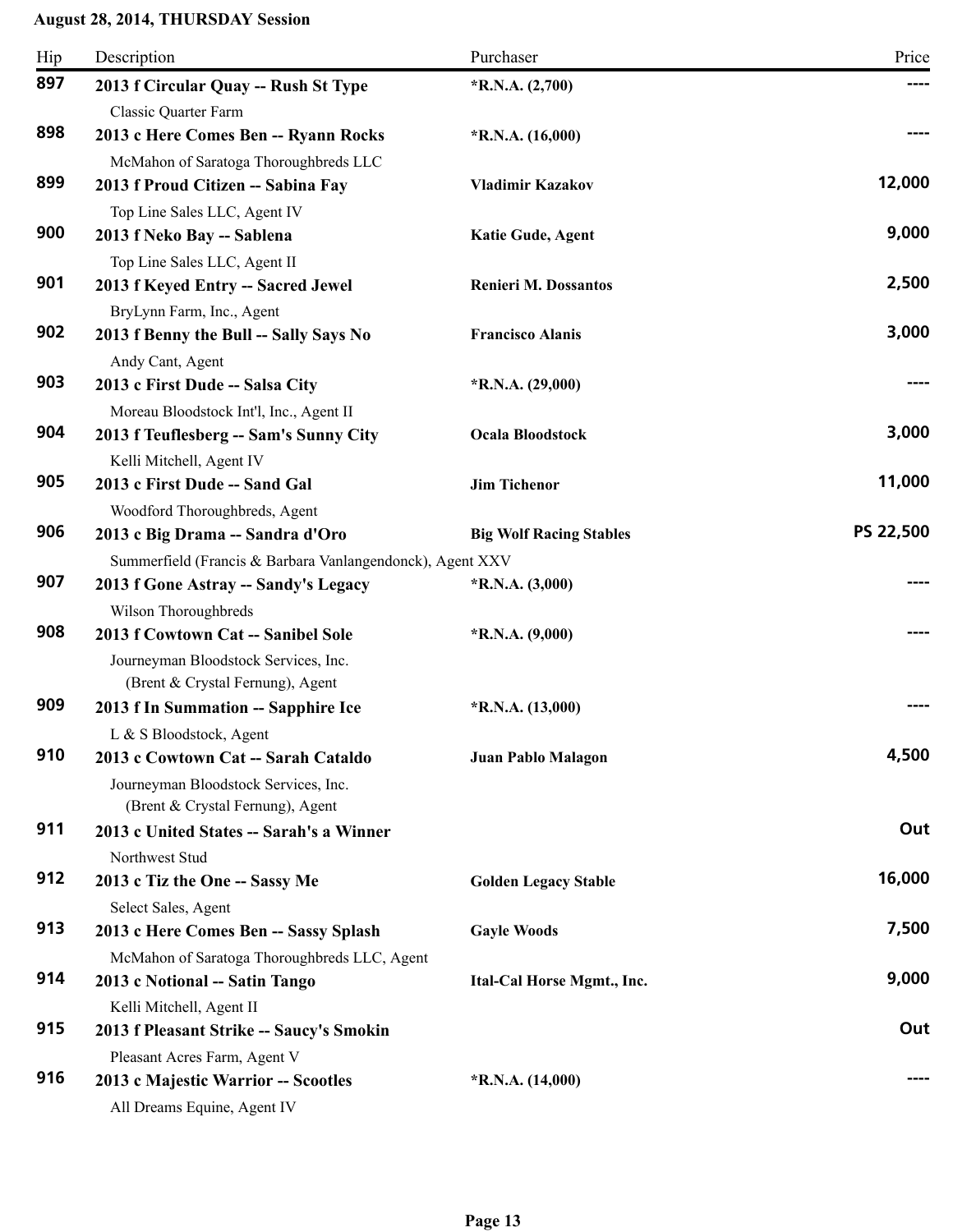| Hip | Description                                               | Purchaser                                 | Price    |
|-----|-----------------------------------------------------------|-------------------------------------------|----------|
| 917 | 2013 f Concord Point -- Scoot On By                       | $*R.N.A. (29,000)$                        |          |
|     | Bobby Jones Equine LLC, Agent V                           |                                           |          |
| 918 | Withdrawn                                                 |                                           | Out      |
| 919 | 2013 c Indy Wind -- Secret Vendetta                       | <b>Harry Burns</b>                        | 1,300    |
|     | Summerfield (Francis & Barbara Vanlangendonck), Agent XLI |                                           |          |
| 920 | 2013 c Alphabet Soup -- Seedless                          | Span Investments, Inc.                    | 2,000    |
|     | Kaizen Sales (Richard Kent), Agent VI                     |                                           |          |
| 921 | 2013 f Afleet Express -- Seek                             |                                           | Out      |
|     | Beth Bayer, Agent XII                                     |                                           |          |
| 922 | 2013 c Awesome of Course -- Self Seeker                   |                                           | Out      |
|     | Whitman Sales, Agent III                                  |                                           |          |
| 923 | 2013 c Fort Prado -- Separate Storm                       | <b>Vladimir Kazakov</b>                   | 3,000    |
|     | M J K Bloodstock, Agent                                   |                                           |          |
| 924 | 2013 c General Quarters -- Seraphic Too                   | Robert K. Johnson                         | 55,000   |
|     | Beth Bayer, Agent XXXVI                                   |                                           |          |
| 925 | 2013 c Cowtown Cat -- Shared Crown                        | $*R.N.A. (9,500)$                         |          |
|     | Argwen Farm                                               |                                           |          |
| 926 | 2013 f A. P. Warrior -- Sharp Wit                         | Jose A. Garcia, Agt for Jose A. Rodriguez | 4,000    |
| 927 | TdM Sales (Tristan & Valery de Meric), Agent X            | Laurine Barreira                          | 2,700    |
|     | 2013 c Justenuffhumor -- Shawnee Legend                   |                                           |          |
| 928 | Omega Farm, Agent<br>2013 c Telling -- Shear Attitude     | <b>Raidel Gonzalez</b>                    | 8,000    |
|     | Peggy S. Dellheim LLC, Agent II                           |                                           |          |
| 929 | 2013 c Telling -- Shegoestoeleven                         | <b>April Mayberry</b>                     | 24,000   |
|     | TdM Sales (Tristan & Valery de Meric), Agent VI           |                                           |          |
| 930 | 2013 c Brother Derek -- Shesdresinuptowin                 | Francisco A. Gardea, Jr.                  | 6,500    |
|     | <b>Camelot Acres Racing and Sales</b>                     |                                           |          |
| 931 | 2013 f Kennedy -- She's My Pal                            | <b>Shelly Anne McKenna</b>                | PS 1,200 |
|     | Select Sales, Agent                                       |                                           |          |
| 932 | 2013 c Songandaprayer -- She's Simply Sweet               | <b>Chris Duncan</b>                       | 1,300    |
|     | G.T.M. Corp.                                              |                                           |          |
| 933 | 2013 c Temple City -- Shezaharleygirl                     | <b>Blue River Bloodstock</b>              | 9,000    |
|     | Beth Bayer, Agent XII                                     |                                           |          |
| 934 | 2013 f Gone Astray -- Sheza Pretty Gal                    | R C R Racing Stable (Robert C. Romine)    | 10,000   |
|     | Kaizen Sales (Richard Kent), Agent XI                     |                                           |          |
| 935 | 2013 f Old Fashioned -- Shezastormin                      | <b>Harris Training Center LLC</b>         | 47,000   |
|     | Peggy S. Dellheim LLC, Agent I                            |                                           |          |
| 936 | 2013 c Big Drama -- Shimmering Jul                        | $*R.N.A. (8,500)$                         |          |
|     | Thoroughstock, Agent V                                    |                                           |          |
| 937 | 2013 f Benny the Bull -- Shining Promise                  | <b>Alison Escobar Lopez</b>               | 5,000    |
|     | Seahorse Stables, Inc. (Jo Dawn Martin), Agent            |                                           |          |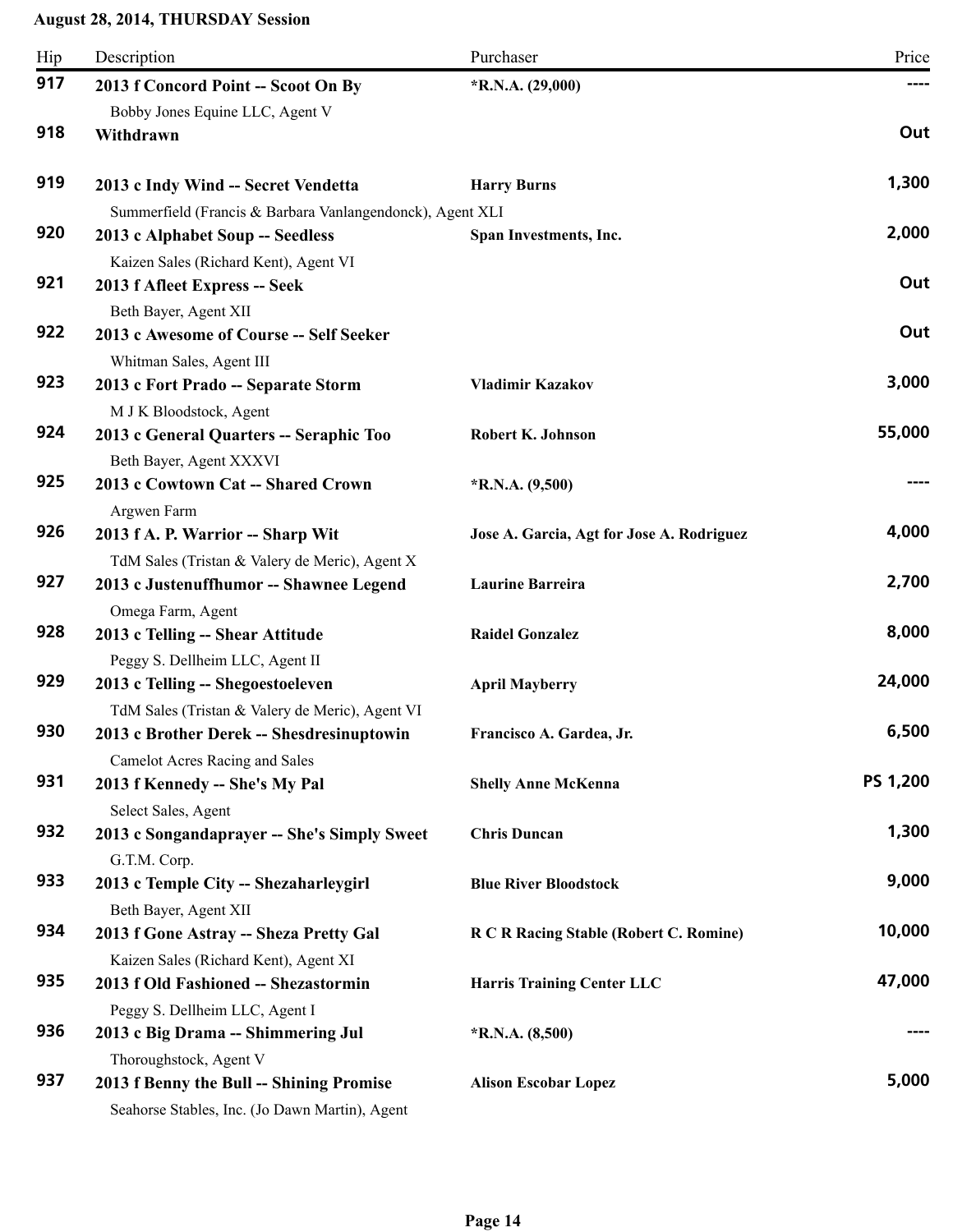| Hip | Description                                                              | Purchaser                                         | Price  |
|-----|--------------------------------------------------------------------------|---------------------------------------------------|--------|
| 938 | 2013 c Tiz the One -- Showtime Special                                   | Peter L. Cantrell                                 | 17,000 |
|     | Big Easy, Agent I                                                        |                                                   |        |
| 939 | 2013 c Smooth Air -- Shudaben Franca                                     | <b>Brett A. Brinkman</b>                          | 2,500  |
|     | Jose Munoz                                                               |                                                   |        |
| 940 | 2013 f Corinthian -- Silent Treatment                                    | Doble Jak LLC                                     | 1,000  |
|     | Diamond G Farm Enterprises                                               |                                                   |        |
| 941 | 2013 f A. P. Warrior -- Silent Winter                                    | <b>Jessie Longoria</b>                            | 1,000  |
|     | Journeyman Bloodstock Services, Inc.<br>(Brent & Crystal Fernung), Agent |                                                   |        |
| 942 | 2013 f Chapel Royal -- Silk Ridge                                        |                                                   | Out    |
|     | Sue Vacek, Agent V                                                       |                                                   |        |
| 943 | 2013 f Patriot Act -- Silkworth                                          |                                                   | Out    |
|     | Select Sales, Agent                                                      |                                                   |        |
| 944 | 2013 f A. P. Warrior -- Silver 'n Rubies                                 |                                                   | Out    |
|     | Top Line Sales LLC, Agent III                                            |                                                   |        |
| 945 | 2013 f High Cotton -- Silver Shannon                                     | $*R.N.A. (6,000)$                                 |        |
|     | Sue Vacek, Agent IV                                                      |                                                   |        |
| 946 | 2013 f Graeme Hall -- Silver Stage                                       |                                                   | Out    |
|     | Elite Equine, Agent V                                                    |                                                   |        |
| 947 | 2013 c Indygo Shiner -- Silver Star                                      | <b>Felix Quinones</b>                             | 4,000  |
|     | <b>Camelot Acres Racing and Sales</b>                                    |                                                   |        |
| 948 | 2013 f High Cotton -- Silver Steps                                       | $*$ R.N.A. $(5,200)$                              |        |
|     | Big C Farm, Agent II                                                     |                                                   |        |
| 949 | 2013 f Wilko -- Simon Sez Run Fast                                       | $*R.N.A. (10,500)$                                |        |
|     | Kaizen Sales (Richard Kent), Agent VI                                    |                                                   |        |
| 950 | 2013 c Awesome of Course -- Sister Greeley                               | <b>Willy South</b>                                | 25,000 |
|     | Silver Oaks Farm, Agent II                                               |                                                   |        |
| 951 | 2013 f North Light (IRE) -- Skippy O                                     | James J. Crupi, Agent for Crupi's New Castle Farm | 13,000 |
|     | Kaizen Sales (Richard Kent), Agent VI                                    |                                                   |        |
| 952 | 2013 f Warrior's Reward -- Slamming Well                                 | $*R.N.A. (14,500)$                                | ----   |
|     | Summerfield (Francis & Barbara Vanlangendonck), Agent XXX                |                                                   |        |
| 953 | 2013 c Big Drama -- Slew Gin Beauty                                      | <b>Blue River Bloodstock</b>                      | 28,000 |
|     | Pleasant Acres Farm, Agent                                               |                                                   |        |
| 954 | 2013 c Awesome of Course -- Sloaney                                      | <b>Ruben De Jesus</b>                             | 13,500 |
|     | Silver Oaks Farm, Agent                                                  |                                                   |        |
| 955 | 2013 f Greatness -- Small Vices                                          | Katie Gude, Agent                                 | 15,000 |
|     | Let's Go Farm (Felicia Serafino & Becky Cooney)                          |                                                   |        |
| 956 | 2013 f Adios Charlie -- Smart Secretary                                  | <b>Rafael Romo</b>                                | 10,000 |
|     | Beth Bayer, Agent XVIII                                                  |                                                   |        |
| 957 | 2013 c Vineyard Haven -- Smile Train                                     | <b>Flynt Fesmire</b>                              | 6,000  |
|     | Beth Bayer, Agent LII                                                    |                                                   |        |
| 958 | 2013 c Greatness -- Smokeumifyougotem                                    | $*$ R.N.A. $(4,000)$                              |        |
|     | Big C Farm, Agent                                                        |                                                   |        |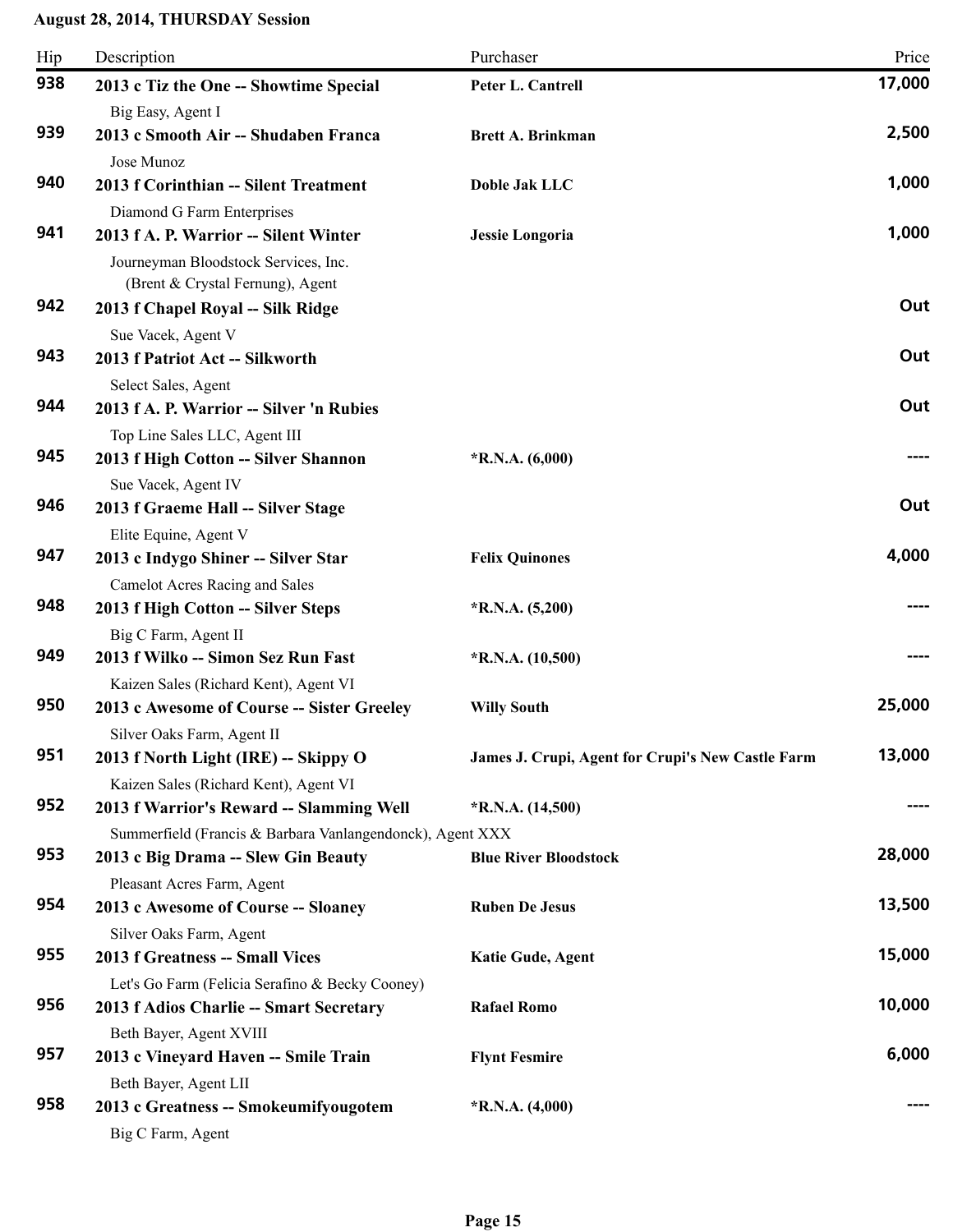| Hip | Description                                                                                 | Purchaser                 | Price     |
|-----|---------------------------------------------------------------------------------------------|---------------------------|-----------|
| 959 | 2013 c Einstein (BRZ) -- Soccer Princess<br>Kaizen Sales (Richard Kent), Agent VI           | <b>Nick Gonzalez</b>      | 13,000    |
| 960 | 2013 f Gone Astray -- So Delicious<br>Derby Daze Farm, Agent II                             | $*R.N.A. (14,000)$        |           |
| 961 | 2013 f Kitten's Joy -- Softly<br>Select Sales, Agent                                        | <b>Gold Star</b>          | 14,000    |
| 962 | 2013 c First Dude -- Song for Annie<br>Beth Bayer, Agent XXIII                              | <b>Laurence F. Leavy</b>  | 15,000    |
| 963 | 2013 f Gottcha Gold -- So Proud<br>University of Florida Foundation                         | <b>Rapputi Stable LLC</b> | 1,200     |
| 964 | 2013 c Magna Graduate -- Sousaphone<br>Beth Bayer, Agent XXXIII                             | <b>Felix Quinones</b>     | 7,500     |
| 965 | 2013 c Horse Greeley -- Southern Breeze<br>Blake-Albina Thoroughbred Services LLC, Agent VI | <b>Robert Brewer</b>      | 15,000    |
| 966 | 2013 c Flashstorm -- So Welcome<br>Northwest Stud                                           | <b>April Mayberry</b>     | 3,500     |
| 967 | 2013 f Gone Astray -- Spanish Gem<br>Sharon Biamonte, Agent V                               | <b>Iron Oak Farm</b>      | 5,000     |
| 968 | 2013 c Mizzen Mast -- Speightstown Girl<br>Beth Bayer, Agent XL                             | <b>Harry Burns</b>        | 1,000     |
| 969 | 2013 f Repent -- Spellcaster<br>G.T.M. Corp.                                                | $*$ R.N.A. $(0)$          |           |
| 970 | 2013 f Flashstorm -- Stand By<br>Northwest Stud                                             | Eduardo Azpurua, Jr.      | 3,500     |
| 971 | 2013 c The Daddy -- Starconi<br>Las Palmas Farm, Agent I                                    | <b>Vladimir Kazakov</b>   | 10,000    |
| 972 | 2013 f Gone Astray -- Star de Mint<br>Hidden Horse Bloodstock LLC, Agent                    | $*$ R.N.A. $(17,000)$     |           |
| 973 | 2013 c Yesbyjimminy -- Stay for the Storm<br>Kelli Mitchell, Agent V                        | $*R.N.A. (4,900)$         |           |
| 974 | 2013 f United States -- Sterling Song<br>Northwest Stud                                     | $*R.N.A. (0)$             |           |
| 975 | 2013 f Mass Media -- Stolen Purse<br>Sharon Biamonte, Agent I                               | $*R.N.A. (4,200)$         |           |
| 976 | 2013 c Cowtown Cat -- Stoney's Girl<br>Cindy Harries                                        |                           | Out       |
| 977 | 2013 f Maimonides -- Stop Your Fussin                                                       | <b>Randy Mendonsa</b>     | 1,700     |
| 978 | Darsan, Inc., Agent<br>2013 c High Cotton -- Strathmore                                     |                           | Out       |
| 979 | Pleasant Acres Farm, Agent VI<br>2013 c Repent -- Streetwise<br>I. C. Stables               | <b>Tomas Vargas</b>       | PS 11,000 |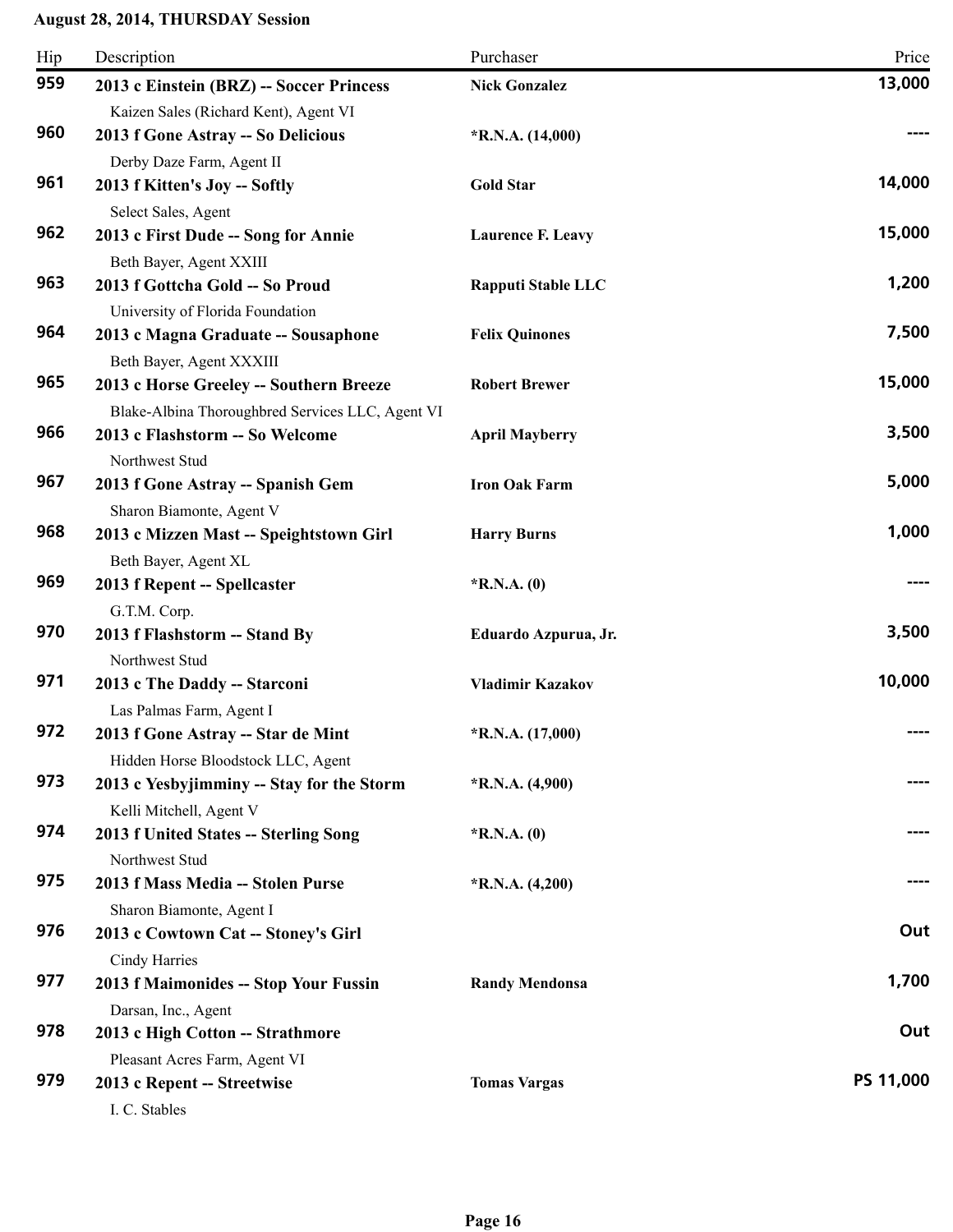| Hip  | Description                                                               | Purchaser                  | Price           |
|------|---------------------------------------------------------------------------|----------------------------|-----------------|
| 980  | 2013 c In Summation -- Strict Forum                                       |                            | Out             |
|      | Sue Vacek, Agent VIII                                                     |                            |                 |
| 981  | 2013 f Gone Astray -- Striking T                                          | H & E Ranch                | 25,000          |
|      | Sue Vacek, Agent VIII                                                     |                            |                 |
| 982  | 2013 f Put It Back -- Strong Threat                                       |                            | Out             |
|      | Eversole Thoroughbreds, Agent I                                           |                            |                 |
| 983  | 2013 c Leroidesanimaux (BRZ) -- Stylish Beauty                            | $*R.N.A. (12,000)$         |                 |
| 984  | Randy Bradshaw                                                            |                            |                 |
|      | 2013 f General Quarters -- Summus                                         | $*R.N.A. (14,000)$         |                 |
| 985  | Potrero Stables, Agent II<br>2013 c General Quarters -- Sundaynight Blues | <b>Steve Screnci</b>       | 8,500           |
|      | Abbie Road Farm (Lisa McGreevy), Agent VII                                |                            |                 |
| 986  | 2013 f Imperialism -- Sutherland                                          | <b>Ulises Vargas</b>       | 5,500           |
|      | Aureliano Noguez                                                          |                            |                 |
| 987  | 2013 c Forty Grams -- Sutton Place                                        | $*R.N.A. (6,500)$          |                 |
|      | Jose Munoz                                                                |                            |                 |
| 988  | 2013 f Rock Hampton -- Suzical                                            | $*$ R.N.A. $(1,500)$       |                 |
|      | Ric Deg Farm (Luisa Degwitz)                                              |                            |                 |
| 989  | 2013 c Rock Hampton -- Swain Lake                                         | <b>Adolfo Vera</b>         | 4,000           |
|      | Ric Deg Farm (Luisa Degwitz)                                              |                            |                 |
| 990  | 2013 f Archarcharch -- Sweep in Philly                                    | <b>Hector H. Barajas</b>   | 9,000           |
|      | Beth Bayer, Agent XII                                                     |                            |                 |
| 991  | 2013 f Girolamo -- Sweet Arizona                                          | <b>Gold Star</b>           | 1,200           |
|      | Summerfield (Francis & Barbara Vanlangendonck), Agent XCVII               |                            |                 |
| 992  | 2013 f Gone Astray -- Sweet Davia                                         | $*R.N.A. (9,000)$          |                 |
| 993  | Potrero Stables, Agent II                                                 | Doble Jak LLC              | 1,200           |
|      | 2013 c Marchfield -- Sweet Home Gap                                       |                            |                 |
| 994  | Top Line Sales LLC, Agent XI<br>2013 f Adios Charlie -- Sweet Rate        | <b>Down Under Stables</b>  | 6,500           |
|      | Woodford Thoroughbreds, Agent                                             |                            |                 |
| 995  | 2013 f Parading -- Sweet Screamer                                         | <b>Gayle Woods</b>         | <b>PS 7,000</b> |
|      | Chapel Hill Bloodstock, Agent                                             |                            |                 |
| 996  | 2013 c Get Rich Quick -- Sweet Timber                                     | <b>Luis Morales</b>        | 2,500           |
|      | Ashley Behrens, Agent                                                     |                            |                 |
| 997  | 2013 c Utopia (JPN) -- Sydney's Lexington                                 |                            | Out             |
|      | McMahon of Saratoga Thoroughbreds LLC                                     |                            |                 |
| 998  | 2013 c In Summation -- Tackalac                                           |                            | Out             |
|      | Hawks Nest LLC                                                            |                            |                 |
| 999  | 2013 c D' Funnybone -- Tactical Go Go                                     |                            | Out             |
|      | Eidsvold Meadow                                                           |                            |                 |
| 1000 | 2013 c Half Ours -- Tactical Plus                                         | Ital-Cal Horse Mgmt., Inc. | PS 15,000       |
|      | Summerfield (Francis & Barbara Vanlangendonck), Agent LXXXV               |                            |                 |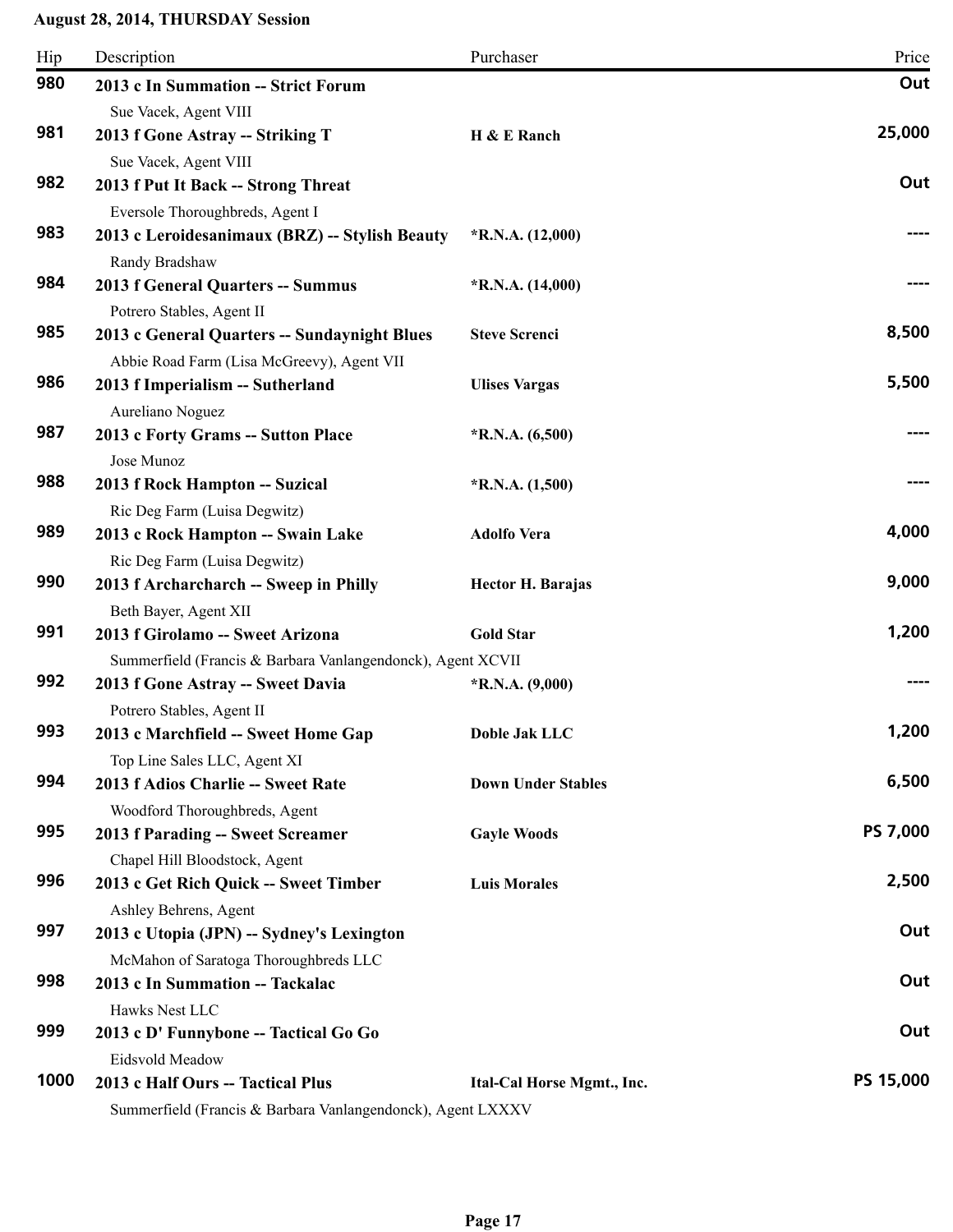| Hip  | Description                                                             | Purchaser                         | Price    |
|------|-------------------------------------------------------------------------|-----------------------------------|----------|
| 1001 | 2013 c Bring the Heat -- Take a Look                                    |                                   | Out      |
|      | Tanner Wingo, Agent IX                                                  |                                   |          |
| 1002 | 2013 f Summer Bird -- Tapitsdontlie                                     |                                   | Out      |
|      | Eversole Thoroughbreds, Agent I                                         |                                   |          |
| 1003 | 2013 f Interactif -- Taste of Approval                                  | <b>Efrain Gonzalez</b>            | 2,000    |
|      | Select Sales, Agent                                                     |                                   |          |
| 1004 | 2013 f A. P. Warrior -- Taylor Red                                      | $*R.N.A. (1,500)$                 |          |
|      | Southern Breeze Ranch, Agent III                                        |                                   |          |
| 1005 | 2013 f Greatness -- Tensas Friend                                       | $*R.N.A. (9,500)$                 |          |
|      | Pleasant Acres Farm, Agent I                                            |                                   |          |
| 1006 | 2013 c Two Step Salsa -- Tequila Sunset                                 | $*$ R.N.A. (19,000)               |          |
|      | Robert Smith Racing and Sales, Agent                                    |                                   |          |
| 1007 | 2013 c Posse -- Terrell Cheney                                          | Gerald C. Guarino                 | 8,700    |
|      | Weston Thoroughbreds Training & Sales LLC                               |                                   |          |
| 1008 | 2013 f Kantharos -- Terri's Choice                                      |                                   | Out      |
|      | Summerfield (Francis & Barbara Vanlangendonck), Agent XXVI              |                                   |          |
| 1009 | 2013 c City Place -- Tevas Angel Mio                                    | *R.N.A. (7,000)                   |          |
|      | Pure Silk                                                               |                                   |          |
| 1010 | 2013 c High Cotton -- That's So Funny                                   | <b>Harris Training Center LLC</b> | 42,000   |
|      | Ron & Lybby Gay                                                         |                                   |          |
| 1011 | 2013 f United States -- The Bank Angel                                  | Raimundo Araujo                   | 3,000    |
|      | Northwest Stud                                                          |                                   |          |
| 1012 | 2013 c Temple City -- There I Go                                        | David & Teresa Palmer, Agent      | 13,000   |
|      | Summerfield (Francis & Barbara Vanlangendonck), Agent CXIX              |                                   |          |
| 1013 | 2013 c Brother Derek -- The Wrong Face                                  | <b>RiceHorse Stables</b>          | 6,000    |
|      | Tanner Wingo, Agent VI                                                  |                                   |          |
| 1014 | 2013 f Cowtown Cat -- Thinkinoutofthebox                                | $*$ R.N.A. (14,000)               |          |
|      | Beth Bayer, Agent XXXIV                                                 |                                   |          |
| 1015 | 2013 c Bluegrass Cat -- Thira                                           |                                   | Out      |
|      | Summerfield (Francis & Barbara Vanlangendonck), Agent CII               |                                   |          |
| 1016 | 2013 f United States -- Tiger My Love                                   | <b>Cristino Dominguez</b>         | 1,000    |
| 1017 | Big C Farm, Agent I                                                     |                                   |          |
|      | 2013 f Indygo Shiner -- Tiger Red                                       | $*R.N.A. (3,000)$                 |          |
| 1018 | Beth Bayer, Agent XXVI                                                  |                                   | 4,000    |
|      | 2013 c United States -- Tips On Tipping                                 | <b>Omar Olivares-Matos</b>        |          |
| 1019 | Northwest Stud                                                          |                                   | 1,500    |
|      | 2013 f U S Ranger -- Tizzy Roll                                         | Ricardo Deanda                    |          |
| 1020 | Top Line Sales LLC, Agent X                                             |                                   | PS 4,500 |
|      | 2013 f Regal Ransom -- Tooraloo                                         | <b>Potrero Stables</b>            |          |
| 1021 | Camelot Acres Racing and Sales, Agent<br>2013 c Ecclesiastic -- Torchme |                                   | 1,200    |
|      |                                                                         | <b>Gabe Rispo</b>                 |          |
|      | M J K Bloodstock, Agent                                                 |                                   |          |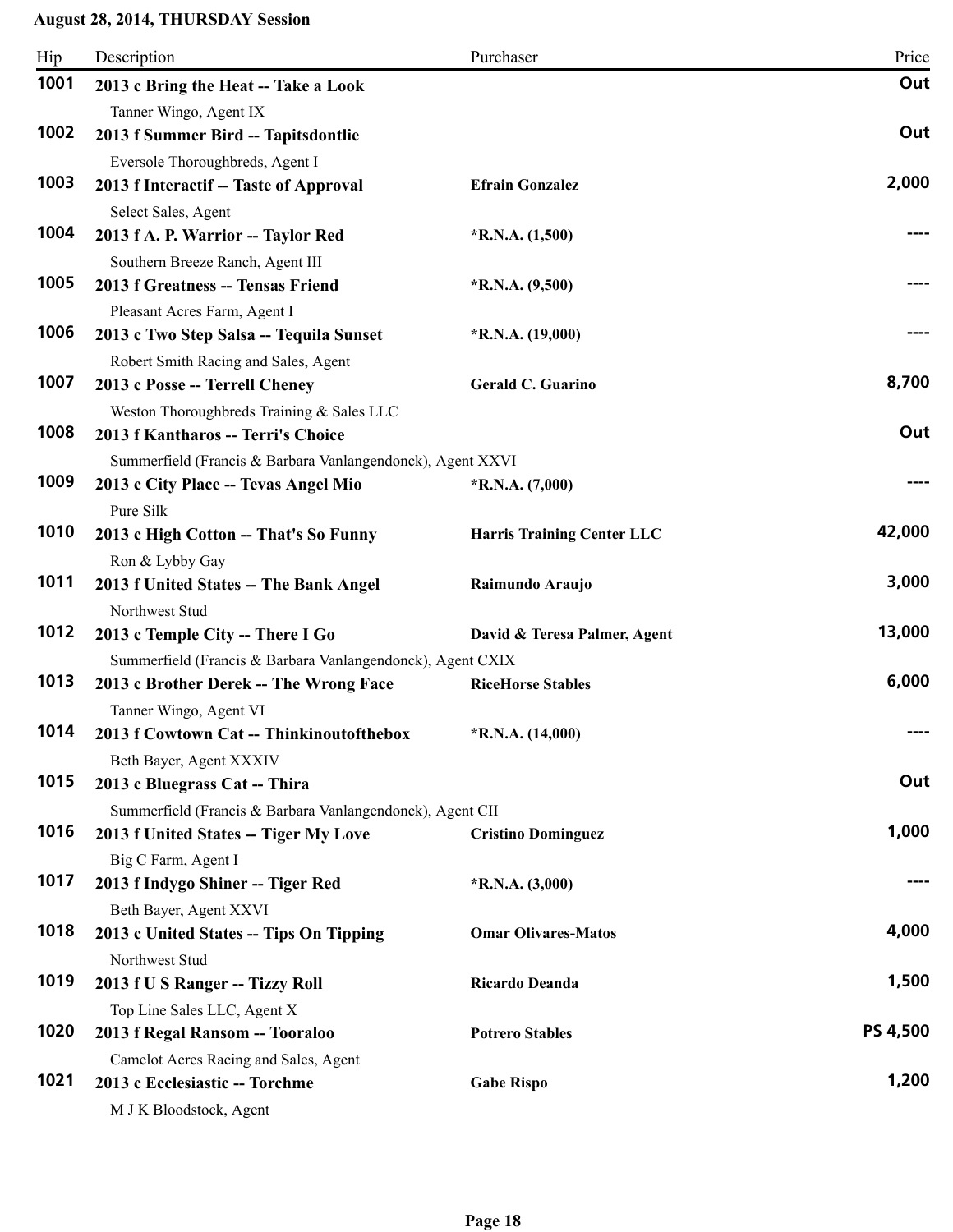| Hip  | Description                                                                   | Purchaser                            | Price  |
|------|-------------------------------------------------------------------------------|--------------------------------------|--------|
| 1022 | 2013 c Gone Astray -- Toxic Asset                                             | <b>Angel Sanchez</b>                 | 2,200  |
|      | Oakleaf Farm (Liz & Norman Wilson), Agent I                                   |                                      |        |
| 1023 | 2013 f Pomeroy -- Trail of Cheers                                             | $*R.N.A. (17,000)$                   |        |
|      | Red Sunset Farm, Agent for David Kegley                                       |                                      |        |
| 1024 | 2013 f Marsh Side -- Treasured Lady                                           |                                      | Out    |
|      | Eidsvold Meadow                                                               |                                      |        |
| 1025 | 2013 f Colonel John -- Tree Pipit                                             | <b>Geoffrey Nixon</b>                | 11,000 |
|      | Top Line Sales LLC, Agent X                                                   |                                      |        |
| 1026 | 2013 c Ready's Image -- Tricky Laura                                          | $*$ R.N.A. $(1,500)$                 |        |
|      | Weston Thoroughbreds Training & Sales LLC                                     |                                      |        |
| 1027 | 2013 c United States -- Trippocracy                                           | $*$ R.N.A. $(1,000)$                 |        |
|      | Oakleaf Farm (Liz & Norman Wilson)                                            |                                      |        |
| 1028 | 2013 f Backtalk -- Trufast                                                    | $*R.N.A. (1,900)$                    |        |
|      | Kaizen Sales (Richard Kent), Agent VIII                                       |                                      |        |
| 1029 | 2013 f Interactif -- Trysting                                                 | $*R.N.A. (10,000)$                   |        |
|      | Select Sales, Agent                                                           |                                      |        |
| 1030 | 2013 c Grand Slam -- T's Icecoldbeer                                          | Vladimir Kazakov                     | 20,000 |
| 1031 | Tanner Wingo, Agent V                                                         |                                      |        |
|      | 2013 c Gone Astray -- Tuff as Snuff                                           | $*R.N.A. (5,000)$                    |        |
| 1032 | TdM Sales (Tristan & Valery de Meric), Agent X                                |                                      | 2,700  |
|      | 2013 f Einstein (BRZ) -- Turning Leaves                                       | <b>Sharon McGlinchy / Jen Hendry</b> |        |
| 1033 | Abbie Road Farm (Lisa McGreevy), Agent XIV<br>2013 f Kennedy -- Tuscan Sunset | $*$ R.N.A. $(14,000)$                |        |
|      |                                                                               |                                      |        |
| 1034 | Select Sales, Agent<br>2013 c Big Drama -- Twiceasbeautiful                   | David & Teresa Palmer, Agent         | 25,000 |
|      | Roselin Farm, Agent                                                           |                                      |        |
| 1035 | 2013 f A. P. Warrior -- Ultra Empire                                          | $*R.N.A. (4,500)$                    |        |
|      | Kaizen Sales (Richard Kent), Agent IX                                         |                                      |        |
| 1036 | 2013 c Cowtown Cat -- Unholy Night                                            | <b>RSB Farm</b>                      | 20,000 |
|      | Cashel Stud, Agent I                                                          |                                      |        |
| 1037 | 2013 c Pollard's Vision -- Up and Above                                       |                                      | Out    |
|      | Beth Bayer, Agent XII                                                         |                                      |        |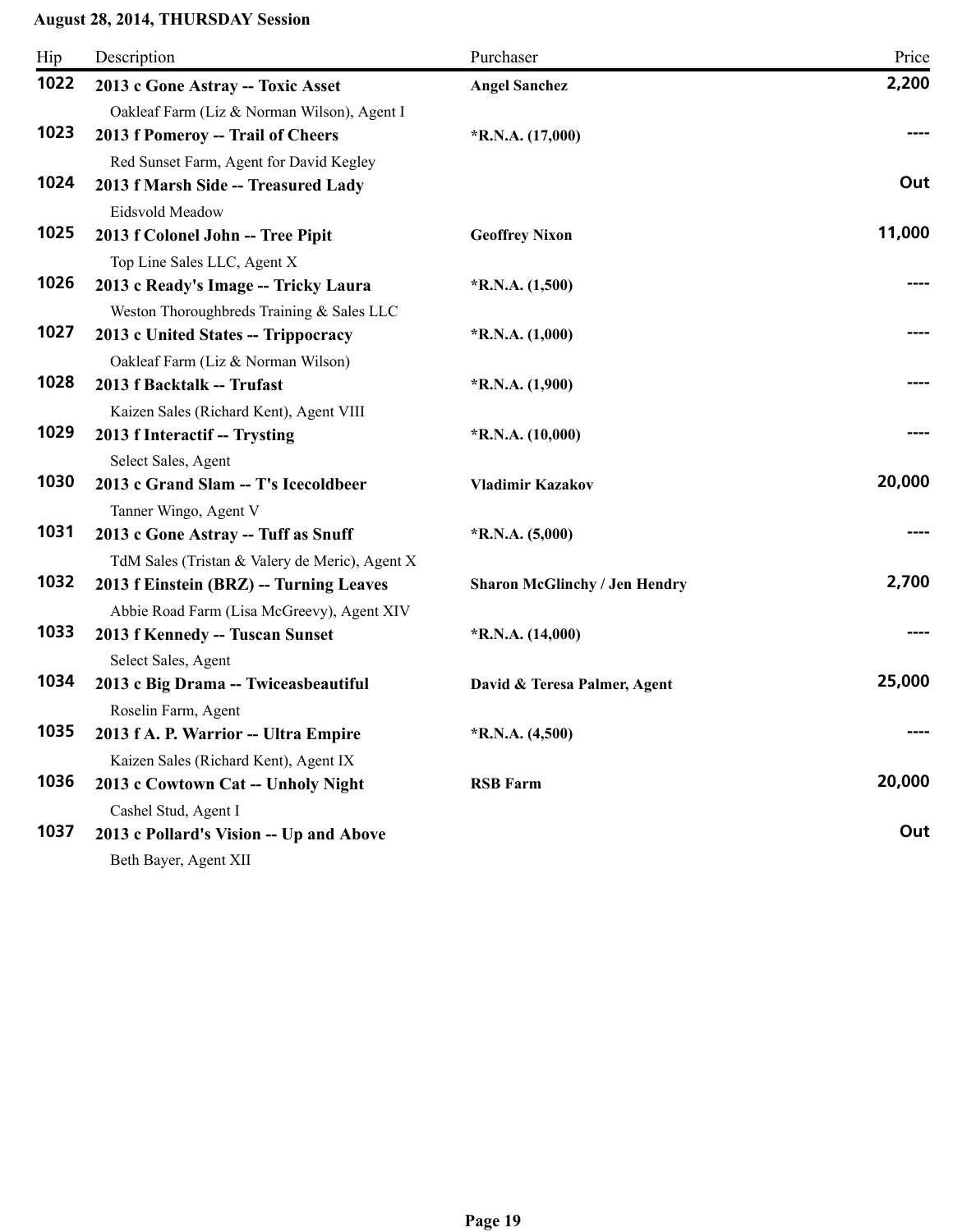#### **Totals For Session**

| Year | Head Sold | Gross Amount Average Price |          | Median Price |
|------|-----------|----------------------------|----------|--------------|
| 2014 | 230       | \$2,894,600                | \$12,585 | \$8,000      |
| 2013 | 238       | \$3,802,600                | \$15,977 | \$11,250     |

## **Session Top 5 Consignors**

| Summerfield                           | 25  | \$728,000 |
|---------------------------------------|-----|-----------|
| Beth Bayer                            | -21 | \$279,500 |
| Kaizen Sales                          | 11  | \$151,500 |
| TdM Sales (Tristan & Valery de Meric) | 10  | \$121,000 |
| Northwest Stud                        | 8   | \$97,500  |

## **Session Top 5 Buyers**

| Hal Queen                  |   | \$185,000 |
|----------------------------|---|-----------|
| Alex $&$ JoAnn Lieblong    |   | \$180,000 |
| Vladimir Kazakov           | 9 | \$110,500 |
| Harris Training Center LLC | 2 | \$89,000  |
| Landmark Racing            |   | \$77,000  |

## **Session Top Five Sale Prices**

| 658 | 2013 c Big Drama -- Kickapoo Princess                     | <b>Hal Oueen</b>                           | 185,000 |
|-----|-----------------------------------------------------------|--------------------------------------------|---------|
|     | Summerfield (Francis & Barbara Vanlangendonck), Agent LX  |                                            |         |
| 650 | 2013 f Telling -- Kahlua Bay                              | Alex & JoAnn Lieblong                      | 180,000 |
|     | Summerfield (Francis & Barbara Vanlangendonck), Agent XXV |                                            |         |
| 696 | 2013 f Ghostzapper -- Little Swoon                        | <b>Landmark Racing</b>                     | 77,000  |
|     | Kaizen Sales (Richard Kent), Agent VI                     |                                            |         |
| 657 | 2013 c First Dude -- Key West Appeal                      | <b>Grassroots Training &amp; Sales LLC</b> | 60,000  |
|     | Summerfield (Francis & Barbara Vanlangendonck), Agent LX  |                                            |         |
| 924 | 2013 c General Quarters -- Seraphic Too                   | Robert K. Johnson                          | 55,000  |
|     | Beth Bayer, Agent XXXVI                                   |                                            |         |